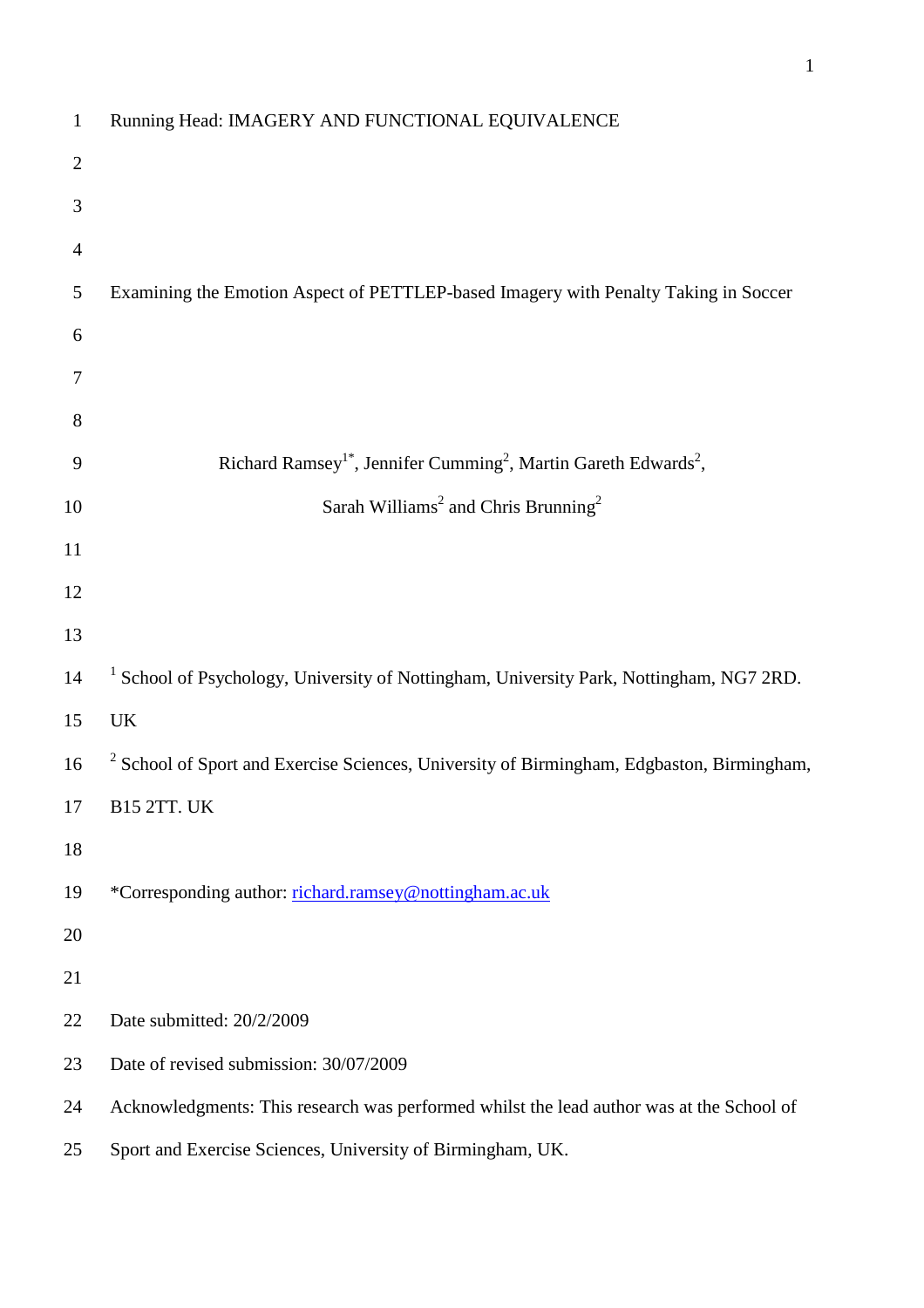#### Abstract

 The current study investigated the Emotion element of the PETTLEP model of motor imagery using penalty kicks in soccer. Two six-week PETTLEP-based imagery interventions were compared to a stretching group (control). Both imagery interventions (skill-based and emotion-based) were facilitative and differed only in their emotional content. Thirty-three participants' penalty taking performance, self-efficacy and interpretations of anxiety were measured prior to and following the intervention period. Post-intervention performance scores for both imagery groups were significantly greater than the stretching group. However, there were no differences between the two imagery groups. In addition, there were no beneficial effects of either imagery intervention on self-efficacy or interpretations of anxiety symptoms when compared to the stretching intervention. These data offer further support for the effectiveness of the PETTLEP model in designing performance facilitating imagery interventions. We propose that the inclusion of emotional content into imagery practices may be more influential in competitive rather than practice situations.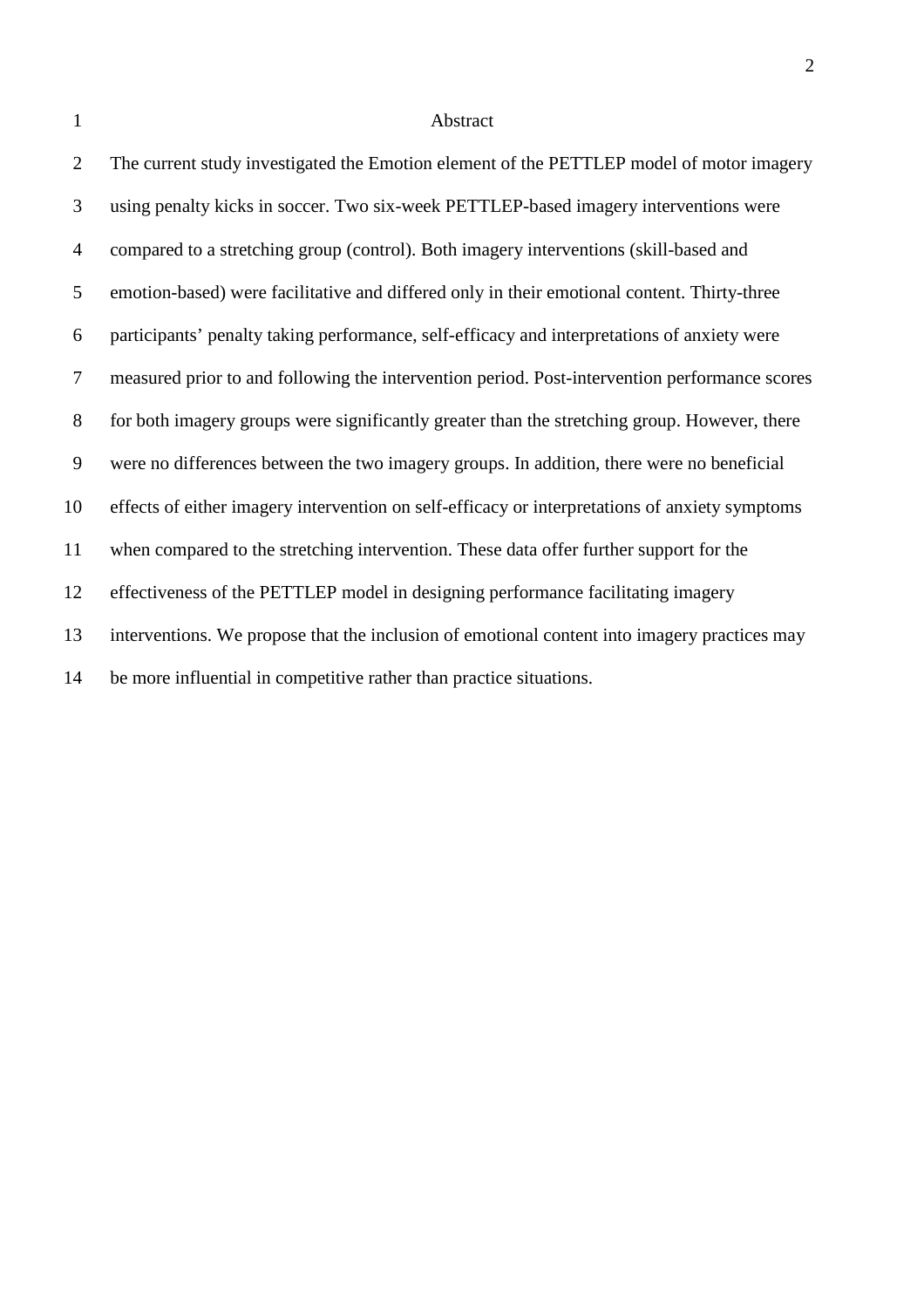#### 1 Introduction

 Considerable scientific research has demonstrated imagery to be an influential tool in sport psychology (see Driskell, Copper, & Moran, 1994). However, the imagery literature has been criticised for not providing a detailed mechanism for explaining how performance is modified (Murphy, Nordin, & Cumming, 2008). To this end, recent developments in brain imaging techniques have suggested that representing an action through imagery and actual execution of action access similar neural regions of the brain (Ehrsson, Geyer, & Naito, 2003; Fadiga et al., 1999). This overlap in brain activation has been termed 'functional equivalence' by some researchers (for a review of functional equivalence theory, see Murphy et al., 2008), and is considered one reason why imagery leads to beneficial effects on physical performance. The theory of functional equivalence shares a basic tenet of Lang's bio- informational theory (Lang, 1977, 1979). That is, an emotional image will produce a physiological response analogous to the actual behavior. For example, Hecker and Kaczor, (1988) reported competitively anxious imagined scenes produced elevated heart rates in a sample of athletes. Importantly, it has been proposed that imagery's effectiveness depends on how well these co-active neural regions are activated through imagery (Holmes & Collins, 2002).

 Supporting this notion of functional equivalence, recent empirical studies have highlighted the potential for more compelling findings when functionally equivalent imageries are compared to imagery that is less equivalent with physical performance (Callow, Roberts & Fawkes, 2006; Smith & Collins, 2004; Smith, Holmes, Whitemore, Collins & Devonport, 2001; Smith & Holmes, 2004; Smith, Wright, Allsopp & Westhead, 2007). For example, Smith and Holmes (2004) explored the effects of differing imagery modalities on golf putting performance. In their study, individuals either performed imagery after reading a script or whilst listening to an audio or video recording (internal perspective) of them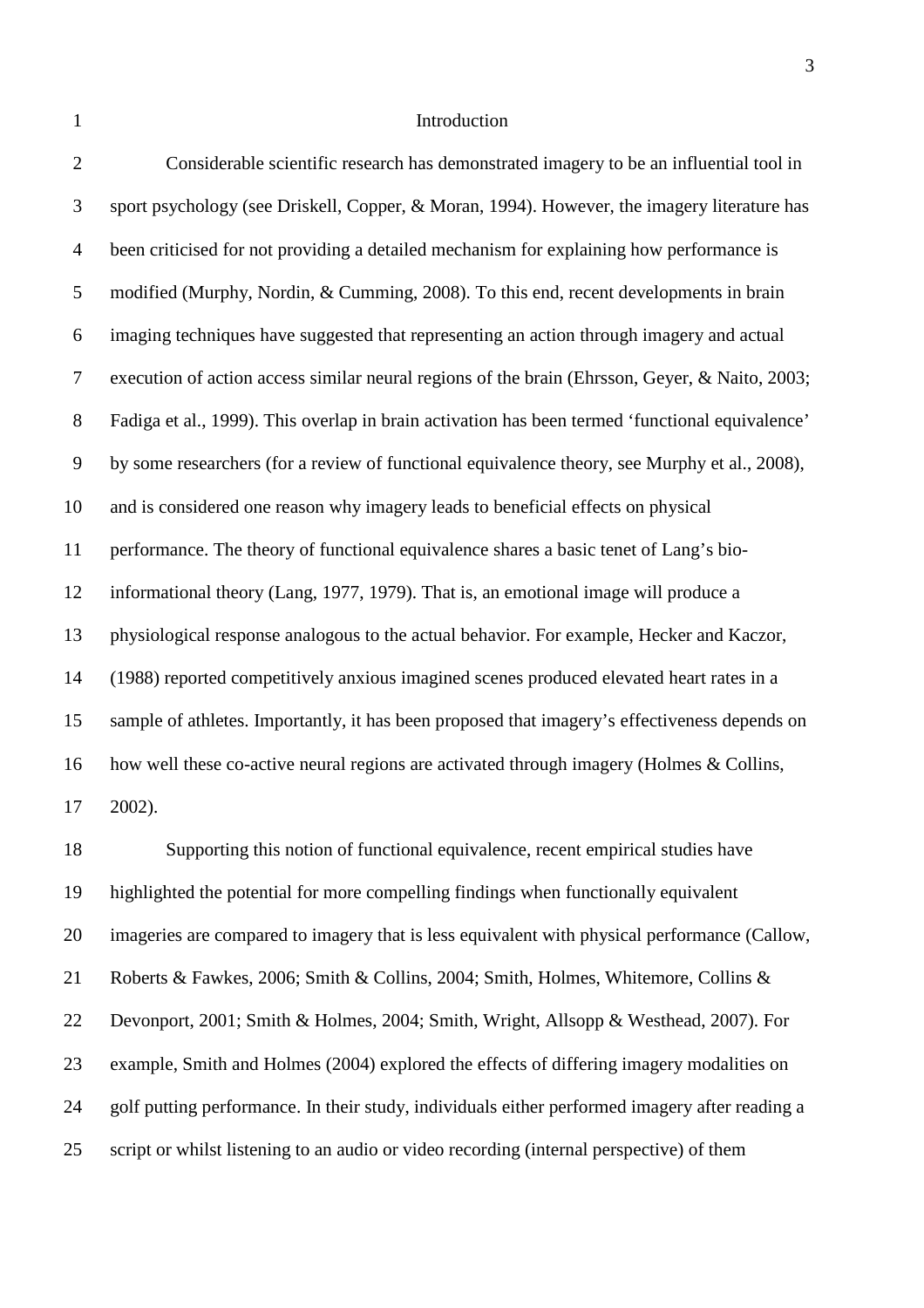performing a golf putt. They found that modalities producing greater equivalence with actual performance (i.e., personalised audio or video footage) were more effective at improving performance than less equivalent imagery practice (i.e., written scripts). Evidence from these studies consistently suggests that performance facilitation is more pronounced following imagery practice that is more functionally equivalent to performance.

 In applying functional equivalence to the field of sport psychology, Holmes and Collins (2001) developed the PETTLEP model of motor imagery. The PETTLEP model is a framework used to heighten the functional equivalence between imagery and physical performance of a motor task. The model proposes seven elements that when manipulated can increase functional equivalence (those being **P**hysical, **E**nvironment, **T**ask, **T**iming, **L**earning, **E**motion, and **P**erspective). The **P**hysical element is the degree to which the physical nature of imagery reflects that of actual performance. For example, when mentally practicing a soccer skill one should assume a characteristic posture, wear typical sportswear, and image the physical responses that would occur in real performance of the skill. The **E**nvironment element refers to the physical environment that the imagery is performed in being similar (if not identical) to the actual performance environment. For example, imagery of soccer skills should ideally be performed on a soccer pitch. The **T**ask element refers to the imaged task corresponding as closely as possible to the actual task. That is, the specific content of imagery performed should specifically mimic actual performance. The **T**iming element refers to the imagined performances taking place at the same pace as actual performance (i.e., real time). The **L**earning element suggests individual's imagery should match their current stage of learning and adapt as skill level develops. The **E**motion element suggests that imagery should incorporate all emotions and arousal typically experienced during actual performance. The last element, **P**erspective, suggests that imagery should be performed from a visual perspective that most closely reflects the view taken by the athlete when actually performing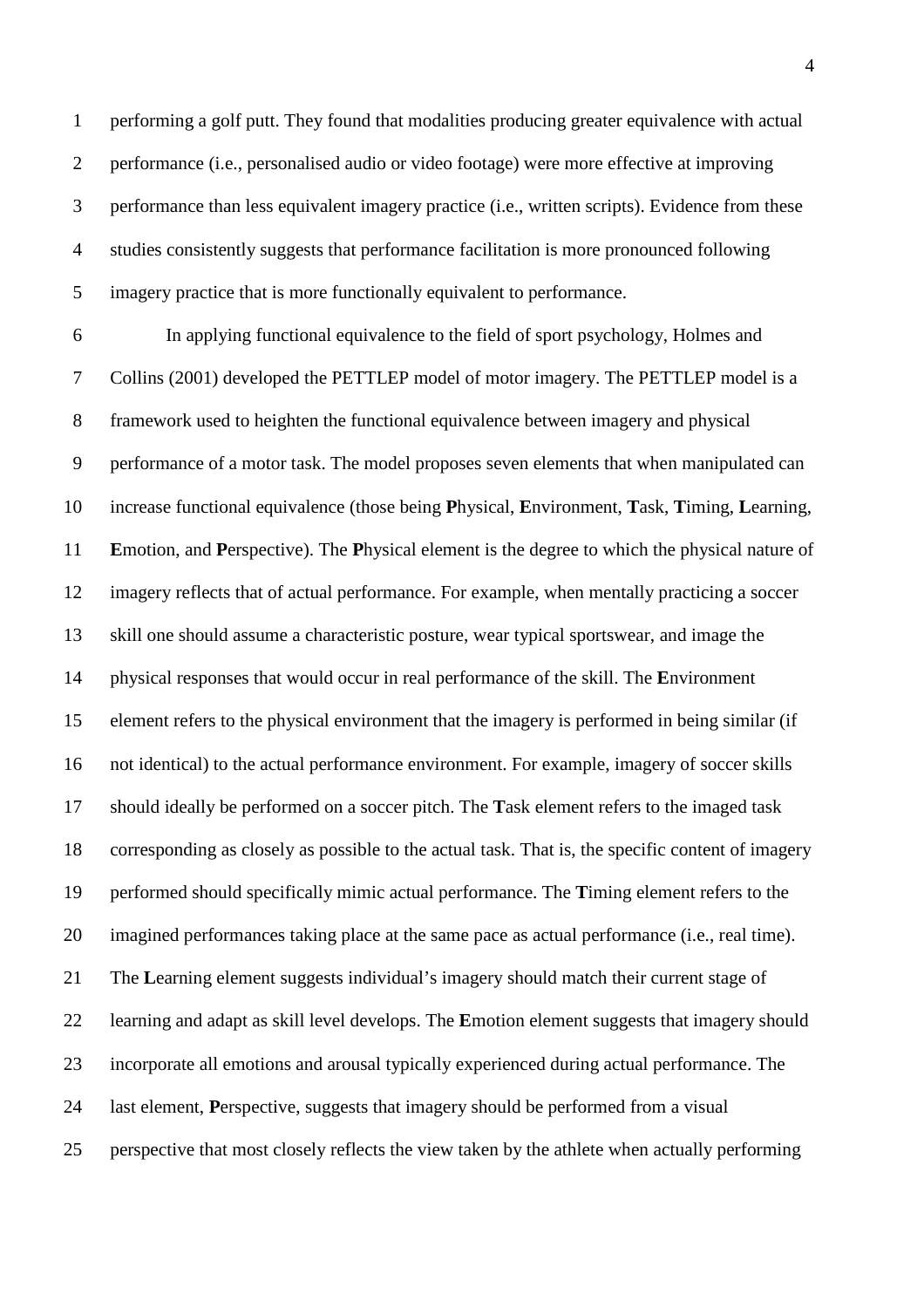- the task (i.e., internal or external). Individuals may find it necessary to switch between perspectives depending on the demand of the task being imaged.
- 

 In a test of the PETTLEP model, Smith et al., (2007) implemented two separate six- week imagery interventions with hockey players and gymnasts respectively. In Experiment 1 (hockey penalty flicks), the Physical and Environment components of the PETTLEP model were manipulated. Three intervention groups performed imagery of 10 penalty flicks daily for six weeks while; a) wearing hockey clothes whilst stood on a hockey pitch (i.e., physical + environment), b) wearing hockey clothes whilst stood at home (i.e., physical only), or c) wearing normal clothes whilst sat down at home (i.e., no PETTLEP elements). The control group read hockey literature instead of performing any imagery. The results demonstrated that more functionally equivalent imagery (i.e., wearing hockey clothes whilst stood on a hockey pitch) produced a greater impact on performance in the post-test.

 In a second experiment (using a Full Turning Straight jump on a gymnastics beam), 14 Smith et al. (2007) compared two imagery conditions to physical practice and a control group (who performed a stretching routine). The two imagery groups either performed; a) PETTLEP imagery consisting of all seven elements of the model, or b) stimulus imagery using a written script. The stimulus imagery script only included descriptive information about the environment and task (i.e., stimulus propositions). Each condition performed their task three times per week for six weeks. The results demonstrated that the physical practice group and the PETTLEP imagery group performed better than the other two groups in the post-test. Additionally, there were no differences between the physical practice group and PETTLEP imagery group. Thus, these performance findings are very encouraging for the effectiveness of PETTLEP-based imagery to facilitate motor performance.

 Altogether, the experimental studies highlighted above have supplied evidence to suggest that increasing imagery's functional equivalence with actual performance is an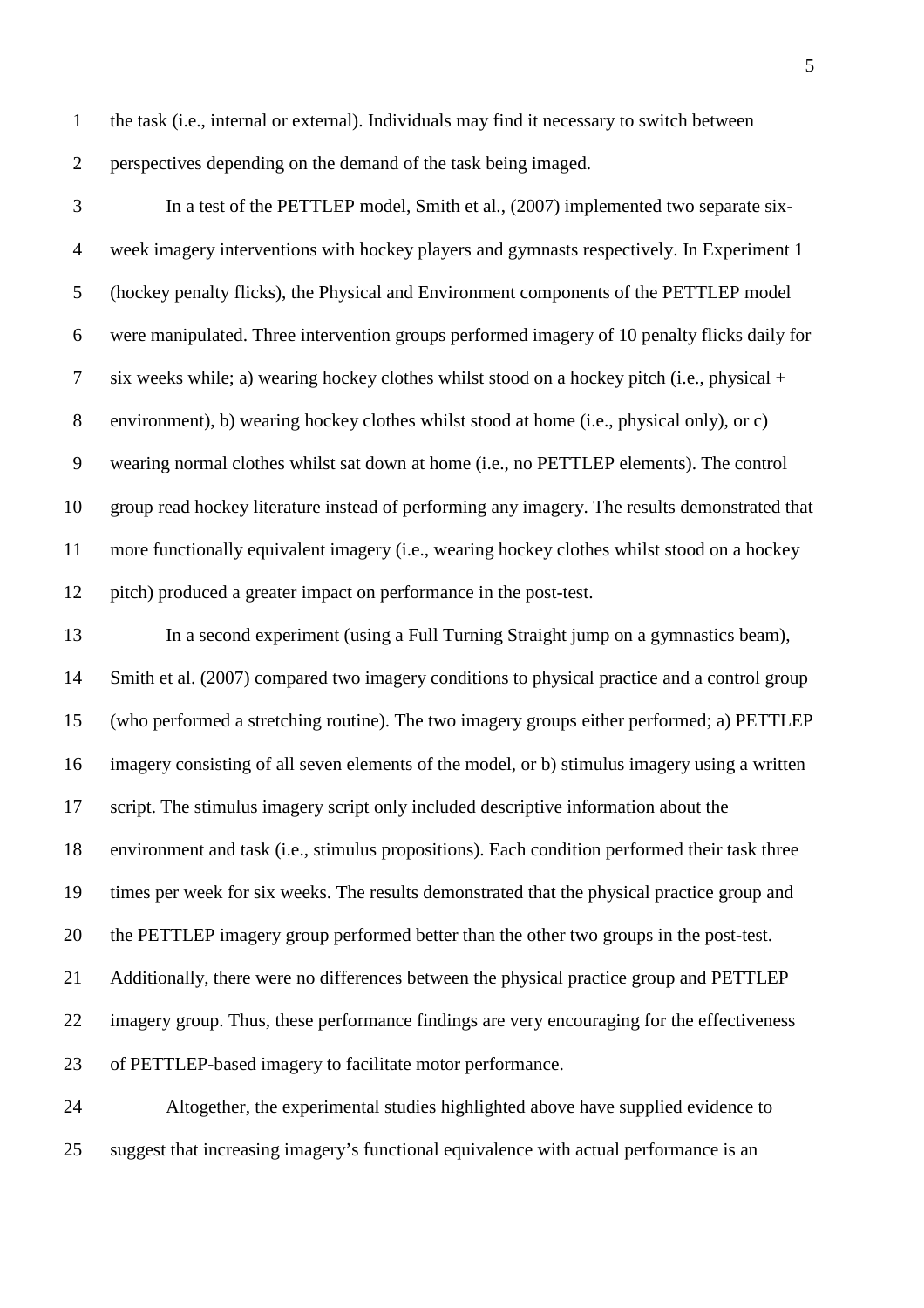effective way to enhance motor performance. In particular, empirical evidence demonstrates that manipulating the 'Physical' and 'Environment' (Smith & Collins, 2004; Smith et al., 2001; Smith et al., 2007) elements of the PETTLEP model as well as combining all seven elements (Smith et al., 2007) can be beneficial to performance. This initial research testing the PETTLEP model is promising but as suggested by Holmes and Collins (2001), further testing in a range of settings is required. Moreover, it would also be useful to test each element in isolation as well as examining the additive and interactive effects of the different elements. For example, there is no specific evidence thus far to support the inclusion of the 'Emotion' element in the model.

 There are grounds to assert that imagery should include the Emotion element of the PETTLEP model, which can be traced to Lang's bio-informational theory (Lang, 1977, 1979). Lang's theory posits that every image includes stimulus (i.e., information concerning the stimuli in the environment) and response propositions (i.e., the cognitive, behavioural, and affective responses of an individual to given stimulus in an environment). Thus, emotional responses to a sporting scenario (the 'Emotion' element of the PETTLEP model) constitute a fundamental aspect of response propositions. Importantly, it has been demonstrated that imagery including response propositions can induce physiological responses similar to which actually occur in reality (Cumming, Olphin, & Law, 2007; Gallego, Denot-Ledunois, Vardon, & Perruchet, 1996; Hecker and Kaczor, 1988; Pietrini, Gauzelli, Basso, Jaffe, and Grafman, 2000). Furthermore, this inclusion of response propositions can result in a beneficial effect on subsequent behaviour (Smith & Collins, 2004). Finally, previous research has demonstrated that imagery has the potential to foster facilitative interpretations of the symptoms associated with anxiety symptoms (e.g., Hale & Whitehouse, 1998; Hanton & Jones, 1999; Hanton, 24 Mellalieu & Hall, 2004) and improve self-efficacy (e.g., Feltz & Riessinger, 1990). These are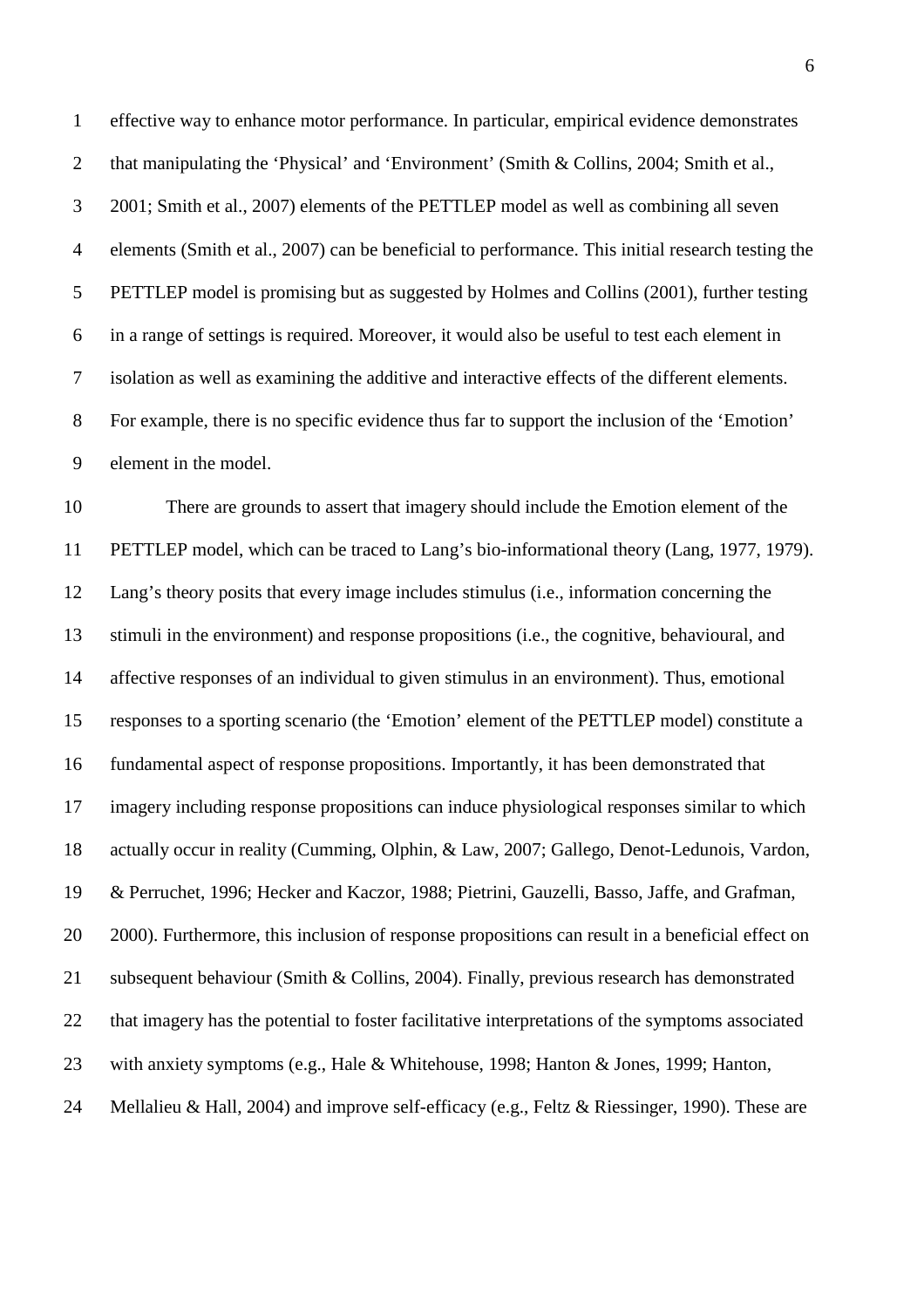two psychological characteristics that are viewed as important predictors of successful sporting performance (Williams & Krane, 2001).

 Consequently, there is a theoretical and empirical base for why imagery should include the equivalent emotions experienced during actual motor performance. However, the 'Emotion' element of the model has not yet been empirically tested in isolation. Thus, pragmatic evidence delineating the impact of imagery practice that includes emotions functionally equivalent with actual performance is still needed. Importantly, such research should include measures beyond that of performance alone in order to gain greater insight into the PETTLEP model.

 The aim of the current study was to compare the impact of two imagery interventions that differed only in their emotional equivalence to actual performance. To do so, self-efficacy and interpretations of anxiety were measured prior to the performance of a penalty taking task in soccer (i.e., kicks from the penalty mark). The two imagery interventions (skill-based vs. emotion-based) differed only in their emotional equivalence to performance. The skill-based imagery group received a facilitative script containing stimulus propositions about performance (i.e., descriptive information about the environment and task). The emotion- based imagery group received a similar facilitative script that also contained a detailed description of the appropriate emotions experienced during performance of the task. Following the intervention we predicted that both imagery groups would display superior penalty taking performance, higher levels of self-efficacy and more facilitative interpretations of the symptoms associated with anxiety compared to the stretching group (control). In 22 addition, we predicted that emotion-based imagery would demonstrate greater improvements on the same measures compared to the skill-based imagery group. Lastly, the control group's performance, self-efficacy and anxiety were expected to remain constant following the intervention.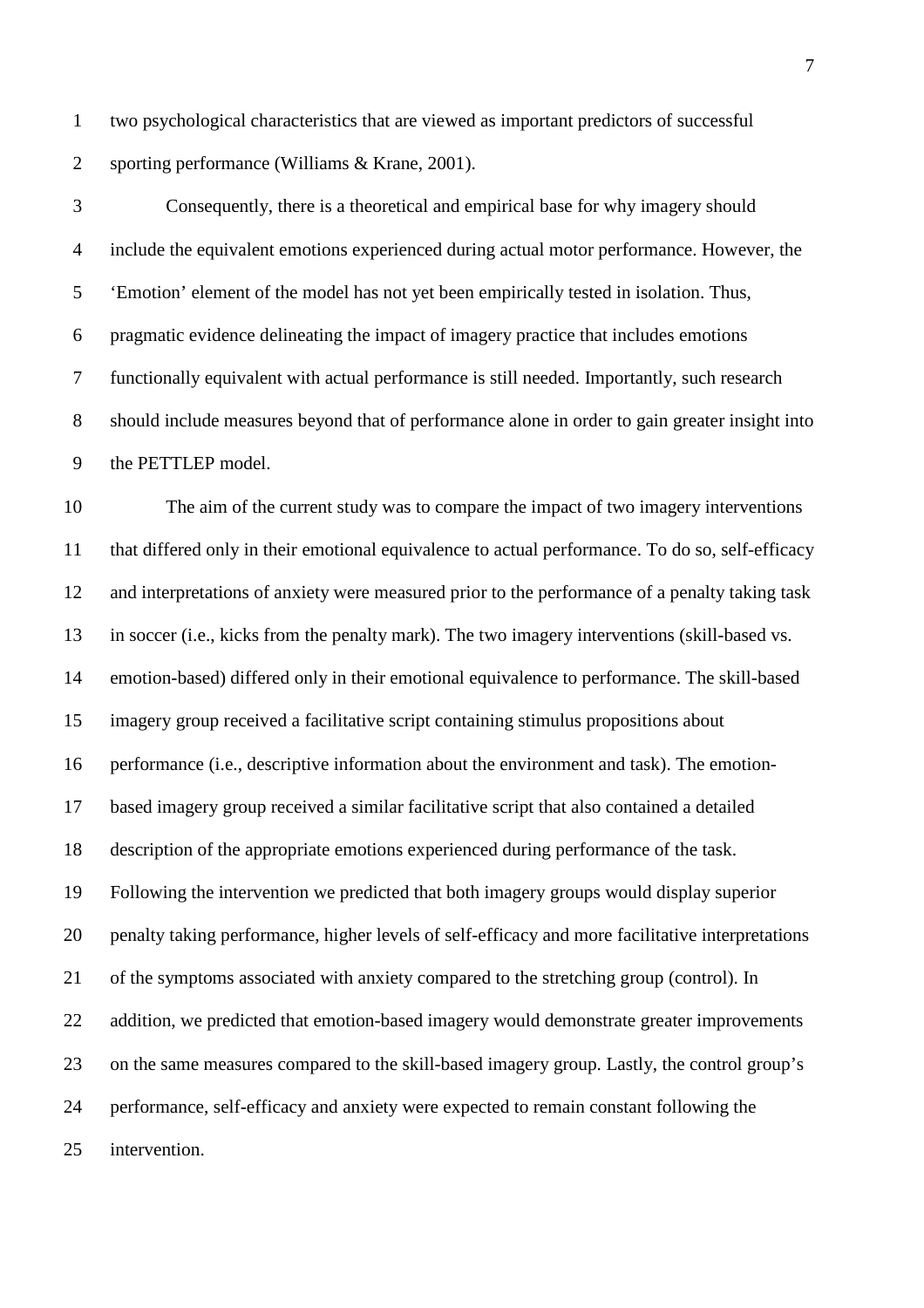#### Method

### *Participants*

 Participants (*N* = 52) were all members of a Men's (*n =* 22) and Women's (*n* = 30) University Soccer Club with a mean age of 19.87 (*SD* = 1.36). The mean playing experience 5 of the participants was 9.19 years  $(SD = 4.03)$ .

*Equipment*

 During performance tests, standard size 5 soccer balls were used and penalties were taken 12 yards from the centre of the goal line towards a rectangular goal with standard English Football Association dimensions (7.32 m x 2.44 m). A Sony DVD Handycam was used to record task performance.

*Measures*

 *Screening.* The Movement Imagery Questionnaire, Revised (MIQ-R; Hall & Martin, 1997) was employed to assess the general level of imagery ability amongst the participants. The MIQ-R is an 8-item questionnaire asking participants to first physically perform, and then visually or kinesthetically image four simple movements. Following imagery performance, participants rate their ability to visually or kinesthetically image the movement on a 7-point Likert scale ranging from 1 (*very hard to see/feel*) to 7 (*very easy to see/feel*). The items were then averaged to form visual and kinesthetic subscales. Both subscales had acceptable levels of internal reliability with Cronbach alpha coefficients being .87 for visual imagery and .79 for kinesthetic imagery. Consistent with previous research, a minimum score of 16 on both subscales was required to take part in the experiment and nobody was excluded on this basis (Ramsey, Cumming, & Edwards, 2008).

 *Performance.* The goal was divided into 13 sections and a rating system employed based on where the ball ended in a similar fashion to Smith et al. (2007). Points ranged in 25 value from 0 to 5 for each attempt, with more points being rewarded for shots that were closer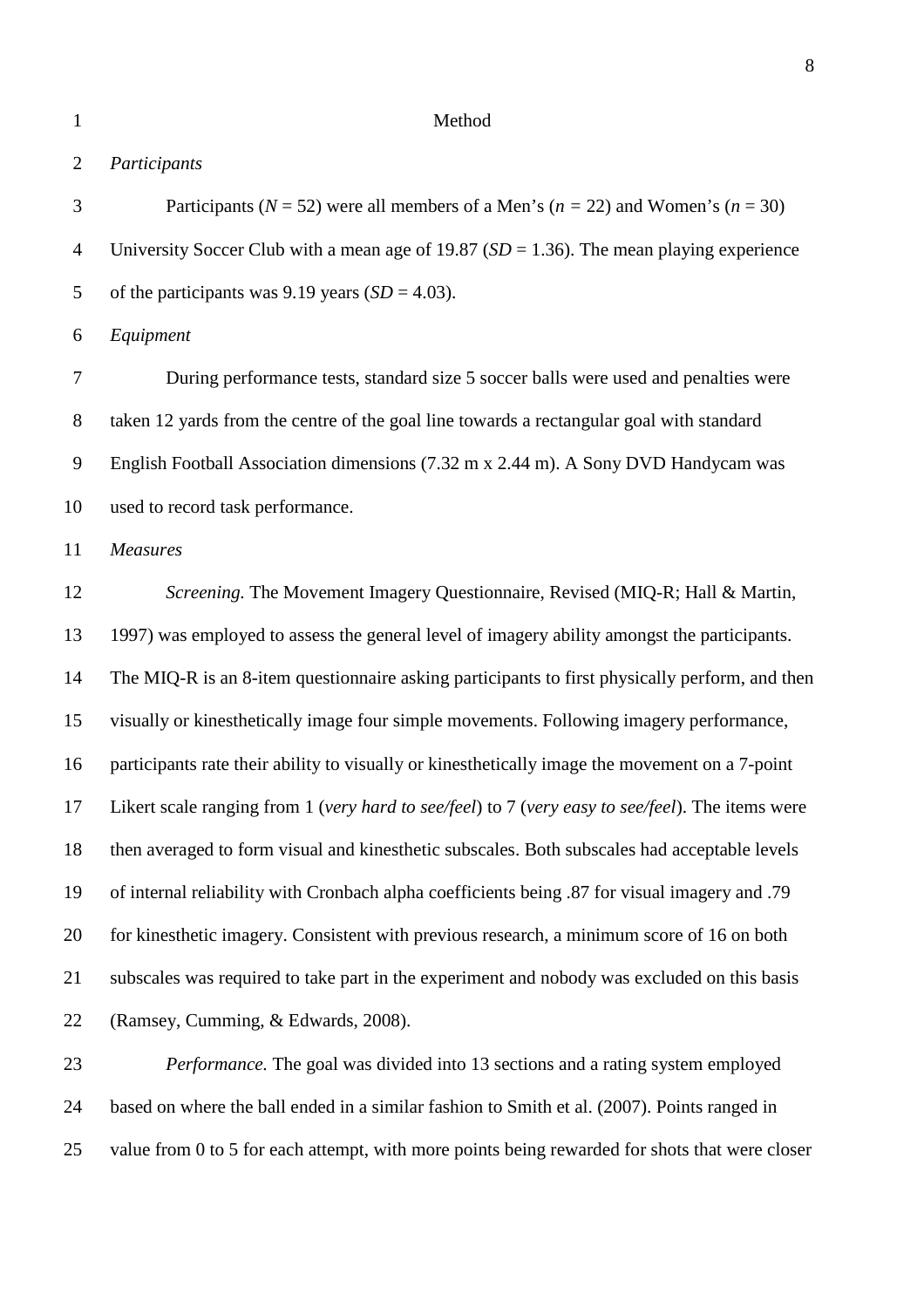to the corner of the goal (see Figure 1 for details). This scoring system was explained to all participants prior to the pre-test with a standardised set of instructions.

 *Self-efficacy.* Self-efficacy was assessed using a measure created for the purpose of this study based on Bandura's (1997) recommendations. That is, both the level and strength of belief were assessed. Ten items were used starting with "I believe I can score 5 points on 1 out of 10 attempts". This became incrementally harder with each statement (i.e., "I can score 5 points on 2 out of 10 attempts", "3 out of 10 attempts", …. "on all 10 attempts"). Participants indicated the strength of their belief in each statement in percentage ranging from 0% "*I am very sure I cannot do this*", to 50% "*I am unsure - it could go either way*", and 100% "*I am very sure I can do this*". Scores were averaged across the 10 items to create a measure of self-efficacy.

 *Anxiety.* The intensity of symptoms associated with pre-competitive anxiety was assessed immediately prior to performance using the cognitive and somatic items of the Immediate Anxiety Measurement Scale (IAMS; Thomas, Hanton, & Jones, 2002). As we used a separate scale to measure self-efficacy, it was not necessary to also include the self- confidence items. For both cognitive and somatic anxiety, participants rated the intensity of their feelings on a 7 point Likert scale ranging from 1 (*not at all)* to 7 (*Extremely)*. In addition, participants rated how they regarded these feelings in terms of upcoming performance for both these dimensions of anxiety. This directional measure of anxiety ranged from -3 (*very debilitative/negative*) to +3 (*very facilitative/positive*). Comprehensive instructions were supplied to each participant and all terms were defined clearly prior to use. The IAMS has provided positive correlations with analogous scales on the Competitive State Anxiety Inventory-2 (CSAI-2; Martens, Burton, Vealey, Bump, & Smith, 1990), which suggests that the IAMS accurately reports symptoms of anxiety.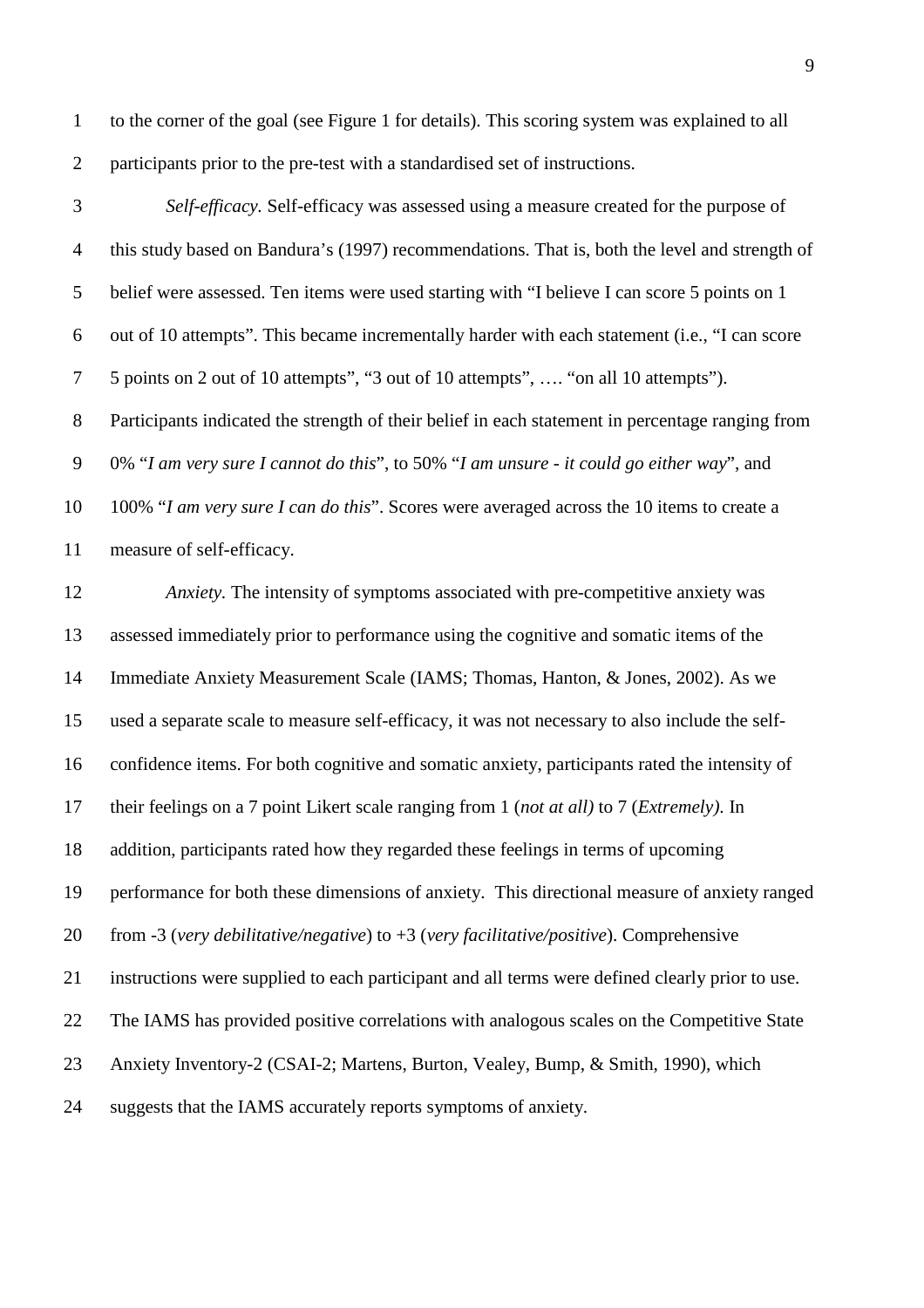*Weekly diary & evaluation.* Participants completed a diary each week, following one testing session, which detailed the number and location of intervention sessions performed. Irrespective of their group allocation, each participant recorded the total number of sessions they performed and the location that each session took place (e.g., on the pitch or at home). Additionally, the imagery performed each week by both imagery groups was assessed. Participants were asked to rate how easy or difficult it was to visually and kinesthetically image the penalty taking task (1 = *very hard to see/feel*, 7 = *very easy to see/feel*). They were 8 also asked to rate the clarity and vividness of their imagery  $(1 = \text{extremely unclear}, 7 =$ *extremely vivid*).

 *Post- intervention evaluation.* Imagery use was also assessed following the intervention. On a 7 point Likert scale (1 = *not at all,* 7 = *very much so*), participants were asked to rate how helpful their intervention was at helping them to view their symptoms associated with anxiety in a more positive manner and at improving their self-efficacy for penalty taking. Additionally, using the same scale, participants rated how useful the intervention was for improving actual penalty taking performance. All participants, including the stretching group, were asked to comment how often they physically practiced taking penalties throughout the six-week period of the study and how many penalties they took in real matches. Also, all participants reported whether they had employed additional psychological strategies during the penalty taking task other than the assigned imagery intervention.

*Procedure*

 *Introduction.* Ethical approval for the study was gained from the authors' institution before the project commenced. Then, during an initial meeting with the players, the study was explained and information sheets were distributed before consent was obtained. The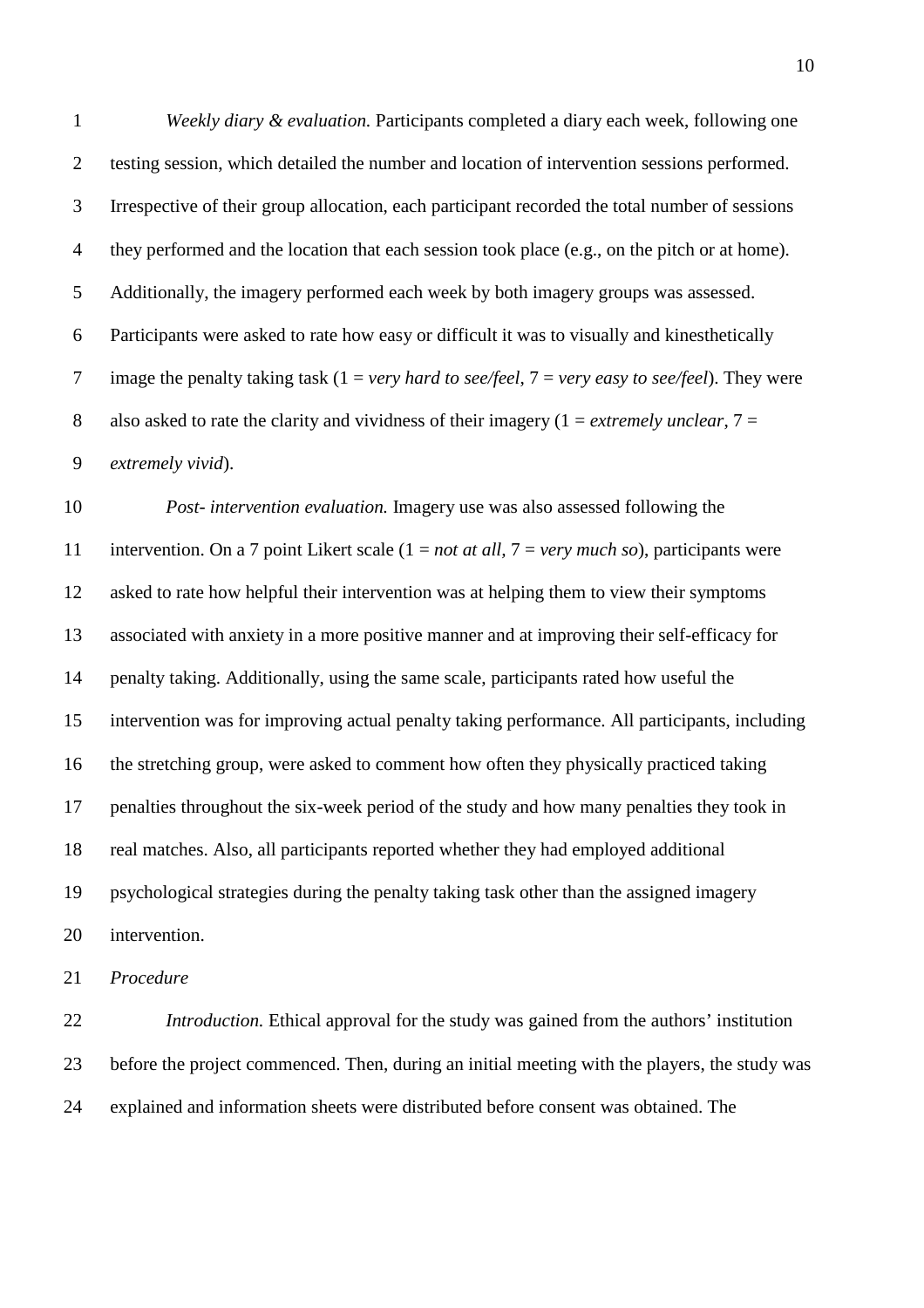Movement Imagery Questionnaire-Revised (MIQ-R; Hall & Martin, 1997) was administered and completed by all participants.

 *Pre-test.* All participants took 10 penalties from the standard distance (12 yards) in the presence of one goalkeeper who was positioned on the centre of the goal line. For both men and women, the goalkeeper was a member of their respective university soccer clubs. Performance was digitally recorded using a Sony Handycam DVD camcorder. Immediately before taking their set of penalties, each participant rated their self-efficacy and pre- competitive anxiety for the upcoming task. A £25 cash prize was given for the highest scoring individual performance for both men and women. Although match-like conditions could never be recreated exactly during practice, the cash prize was intended to establish a competitive atmosphere among the players.

 *Intervention.* A number of participants (*n* = 19) withdrew during the intervention or did not complete both testing sessions for reasons uncontrollable to the investigators, and these participants were removed from the analyses. Participants who completed the intervention and both testing sessions had been randomly assigned to one of three intervention groups: a) skill-based (*n =* 9; 4 male), b) emotion-based (*n =* 13; 6 male), or c) stretching (*n* = 11; 3 male). For both imagery groups, each imagery session consisted of either hearing their imagery script (read by a member of the investigative team) or reading the script themselves, and then mentally taking 10 successful penalties into a corner of the net. This was done in a similar fashion to Smith et al. (2007), and lasted approximately 5 minutes. Both imagery scripts (available from the lead author) similarly described successful completion of the penalty taking scenario, and were devised in consultation with three soccer players not involved in the study. They were asked to describe a typical penalty taking scenario and, in doing so, provided the stimulus (i.e., information about stimuli in a typical penalty taking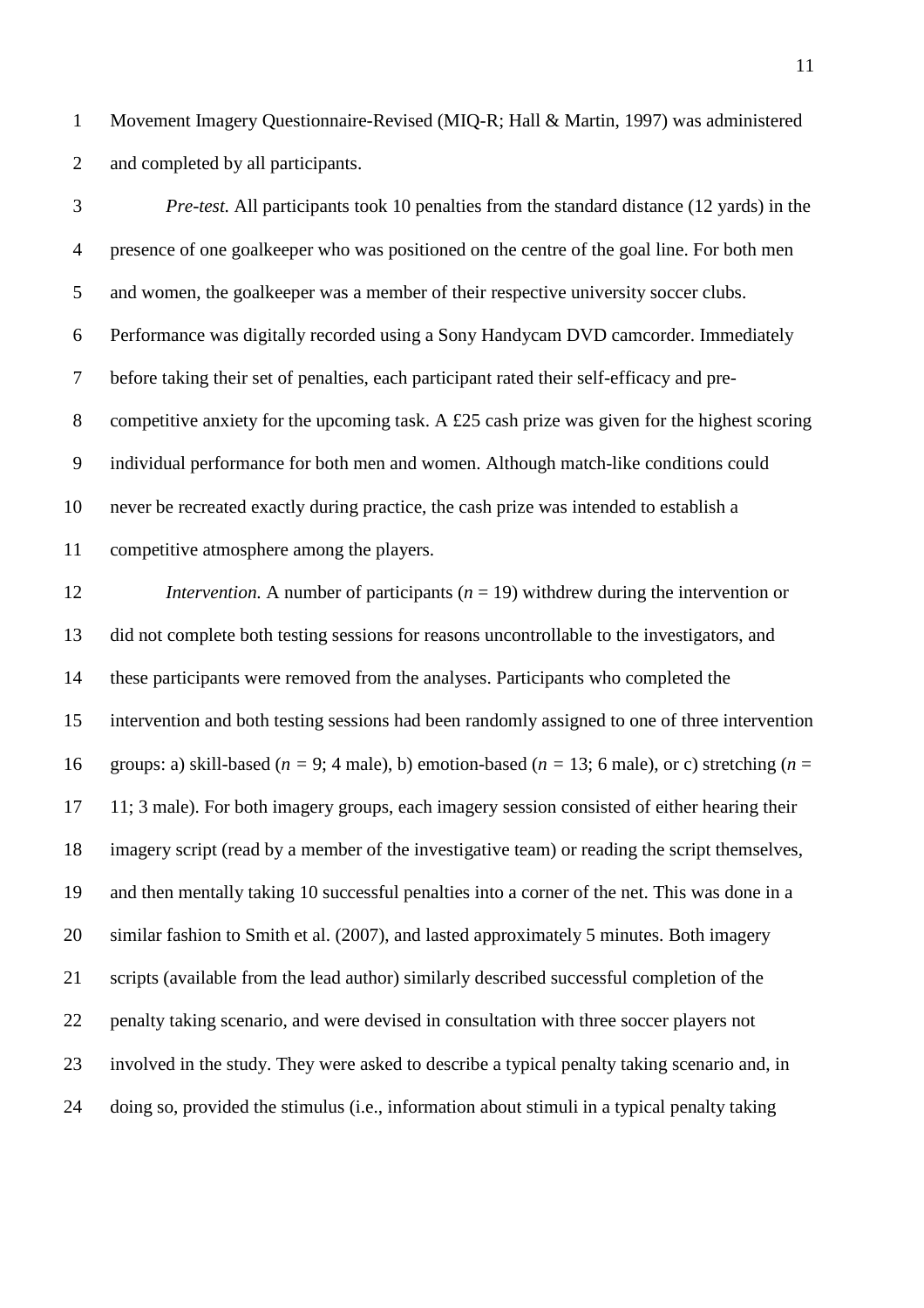scenario) and response propositions (i.e., their cognitive, behavioural, and affective responses in a typical penalty taking scenario).

 Subsequently, the skill-based imagery script only included stimulus propositions. For example, "…you take the ball and walk towards the penalty spot….as you are walking you look straight at the goal as the goalkeeper makes his/her preparations for the upcoming penalty….you now decide on which corner of the goal you are going to aim for….you see the goalkeeper looking straight back at you....you just concentrate on the corner of the goal you have decided to aim for." In contrast, the emotion-based imagery script included both stimulus and response propositions. Importantly, the response propositions included were largely, but not exclusively, based on the emotions felt during penalty taking. For example, "as you take the ball and walk towards the penalty spot you feel nervous tension build in your leg muscles and butterflies appear in your stomach….these feelings remind you of previous successful penalties….feeling confident you look straight at the goal as the goalkeeper makes his/her preparations….you concentrate on the corner of the goal you are aiming for….you think about scoring into that corner as you have done many times before." The inclusion of response propositions in this latter script prompted the simulation of physical and, particularly, the emotional responses felt during penalty taking performance. The stretching group were given a series of stretches aimed at improving flexibility that could be carried out in approximately the same amount of time as the imagery interventions.

 All participants were instructed to perform their task four times each week for six weeks. Participants were normally scheduled for two training sessions per week, and these sessions were attended by the investigative team. Therefore, a proportion of the four weekly sessions took place in the presence of an investigator at a training session. In these sessions, participants wore normal training kit and stood facing the goal just beyond the penalty spot thus simulating common penalty taking preparatory procedure. The experimenter then read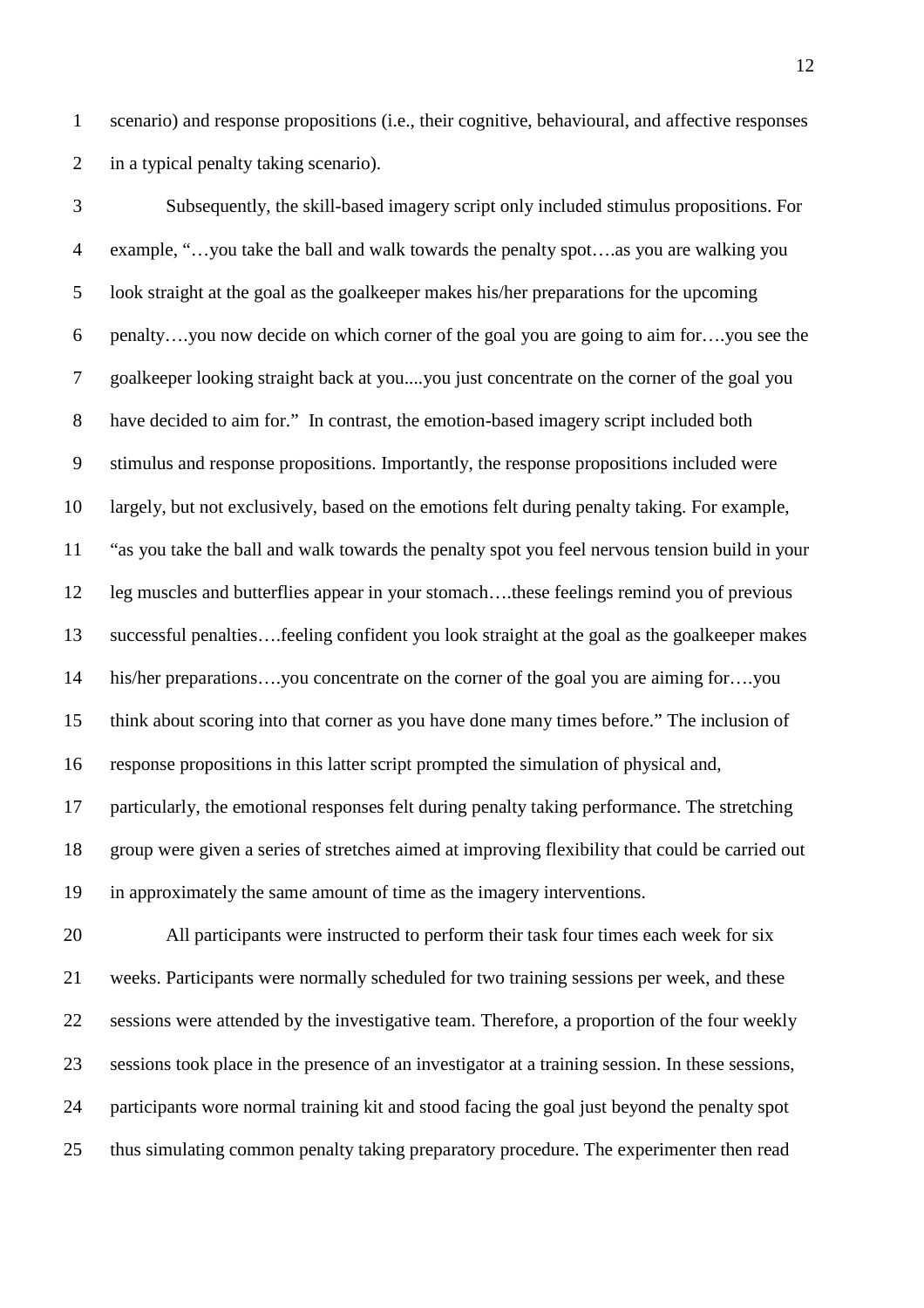the script aloud to the players, and subsequently, each player imaged 10 successful penalties. Further sessions were performed by the participant independent of an experimenter (i.e., in their own time). In these independent sessions, instructions for the imagery groups were to personally read their script and then image 10 successful penalties. To accomplish this, all imagery group participants were given a copy of their script each week. During the independent sessions, the stretching group simply had to follow their routine as before. They were also given a copy of their stretching routine each week. All participants were given weekly diaries to record the sessions they performed during each week. In addition, at the end of each week, participants in both imagery groups also completed a weekly evaluation form which assessed the imagery they performed that week. *Post-test*. Participants repeated the pre-test procedures for a second time and completed a post-intervention evaluation. 13 Results *Preliminary Analyses* A number of preliminary analyses were performed to distinguish if any factors, other than the imagery intervention, had influenced one of the three dependent measures (i.e., performance, self-efficacy and the intensity and direction of state anxiety symptoms). Six separate one-way ANOVAs determined that previous soccer-playing experience (in years) did not influence any of the dependent measures at pre-test. Additionally, six further one-way ANOVAs found no gender differences existed in performance or state anxiety, but differences 21 were found in pre-test self-efficacy levels,  $F(1, 30) = 16.18$ ,  $p < 0.001$ ,  $\eta^2 = .35$ . Specifically, 22 males ( $M = 602.69$ ,  $SD = 138.28$ ) reported greater levels of self-efficacy compared to females (M = 309.11, SD = 153.36). Therefore, gender was included as a covariate in the main analysis of self-efficacy only. A MANOVA also revealed no significant differences in general 25 imagery ability between the two imagery groups on both visual (skill-based  $M = 4.92$  SD =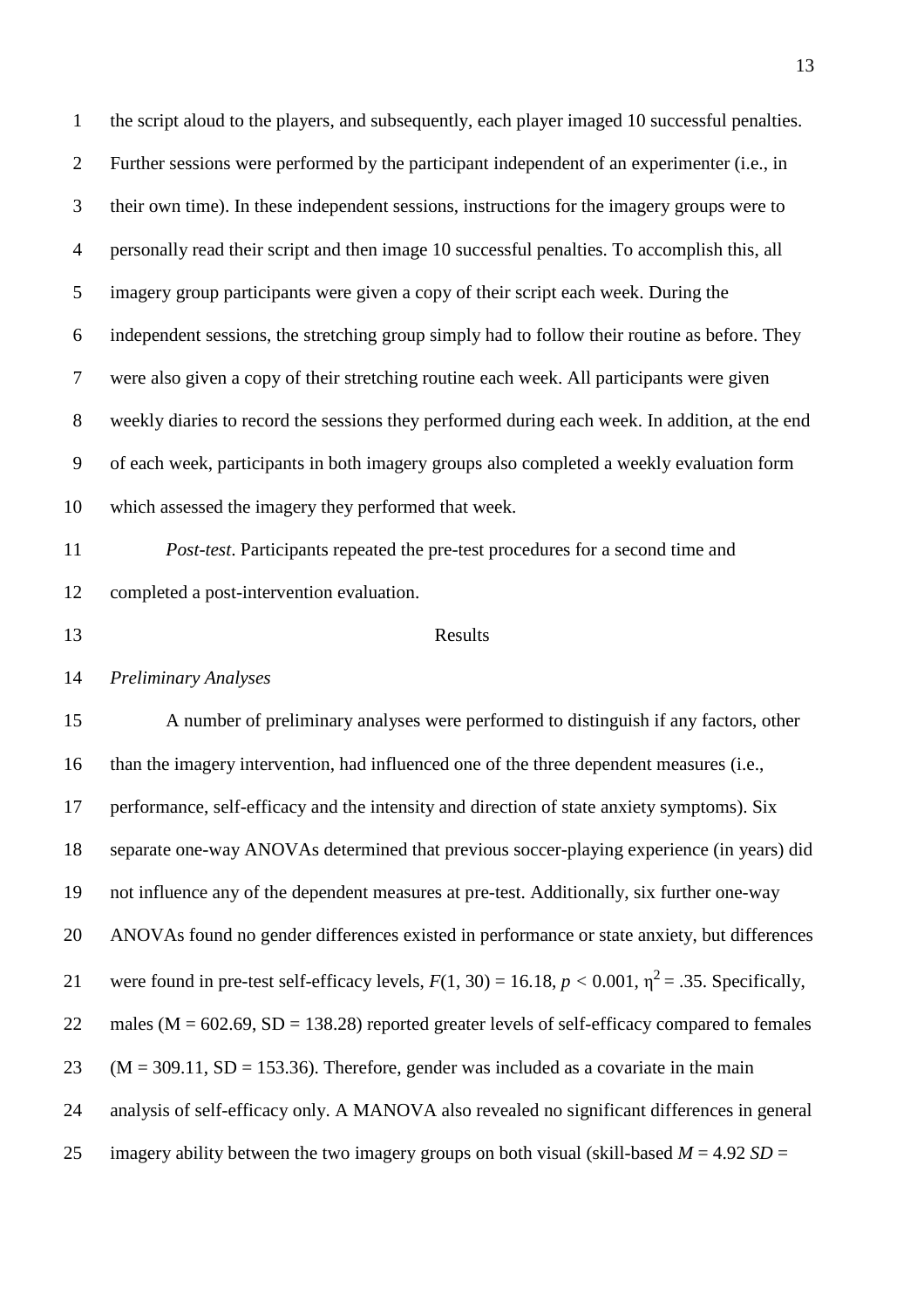1 1.55, emotion-based  $M = 5.42$  *SD* = 0.87) and kinesthetic (skill-based  $M = 4.78$  *SD* = 1.30, 2 emotion-based  $M = 5.23$   $SD = 0.64$ ) subscales of the MIO-R.

 *Weekly diary & evaluation.* In terms of the total intervention sessions completed the skill-based (71%), emotion-based (79%), and stretching (66%) groups adhered to the intervention in similar amounts. A one-way ANOVA found no significant differences in the total sessions performed between the three groups. In addition, all three groups performed a 7 similar proportion of sessions on the pitch wearing their training kit (skill-based  $= 50\%$ , 8 emotion-based  $= 49\%$ , stretching  $= 46\%$ ). Similarly, a one-way ANOVA demonstrated no significant differences between the three groups in terms of the sessions performed on the pitch wearing training kit. A MANOVA was performed on the weekly imagery evaluation data (mean average across six weeks) and demonstrated that both imagery groups were able to image their respective scripts in a similar fashion. Means and standard deviations are presented in Table 1a. Specifically, there were no significant differences between the two imagery groups in terms of how well they could see or feel themselves performing the task during imagery. Additionally, there were no differences between the two imagery groups in terms of the vividness of their imagery.

 *Post-intervention evaluation.* A MANOVA further assessed participants' perceptions of imagery use during the intervention. Means and standard deviations are presented in Table 1b. There were no significant differences between the two imagery groups in terms of the perceived benefit to performance of the intervention. However, compared to the skill-based group, the emotion-based group did rate their imagery to be more effective at increasing 22 penalty taking self-efficacy,  $F(1, 19) = 5.52$ ,  $p = 0.03$ ,  $\eta^2 = .23$ , and more helpful at 23 interpreting anxiety symptoms in a more positive manner,  $F(1, 19) = 5.48$ ,  $p = 0.03$ ,  $\eta^2 = .22$ . Throughout the intervention, a total of six participants (skill-based = 1, emotion-based  $25 = 4$ , stretching = 1) reported taking a penalty during a real match. In addition, twelve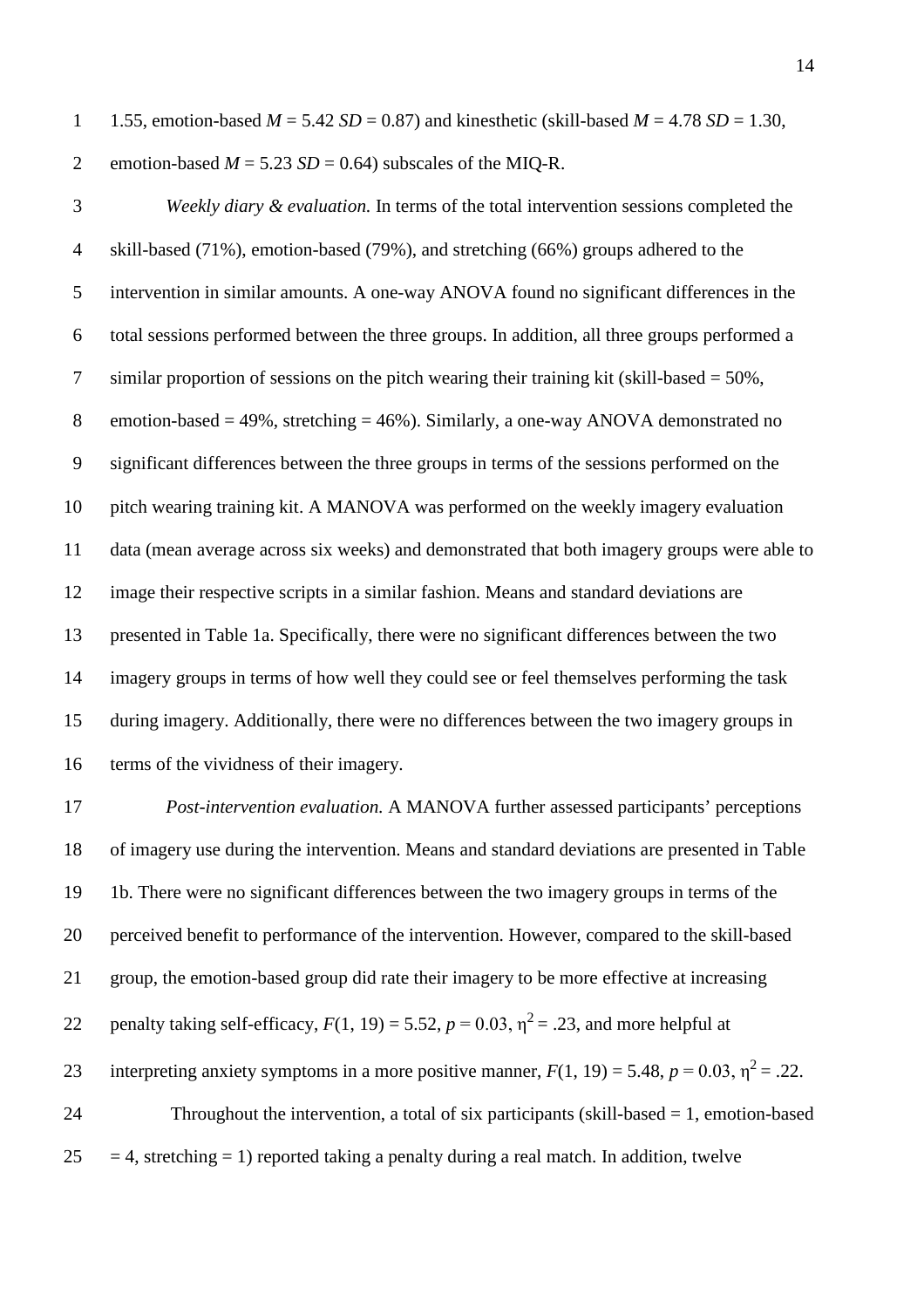participants reported physically practicing penalties over the intervention period. Specifically, 2 five participants (skill-based  $= 3$ , emotion-based  $= 2$ ) reported physically practicing once, six 3 participants (skill-based = 1, emotion-based = 3, stretching = 2) reported physically practicing twice and one participant (emotion-based) reported practicing six times. For both the number of penalties taken in real matches and the number of times penalties were physically practiced, Chi-Square analysis demonstrated that there were no group differences. Four participants reported using a psychological strategy in addition to the one given to them during the penalty taking task. One participant reported using self-talk and three reported setting goals. Again, Chi-square analysis determined the use of such strategies did not differ between the experimental groups*.*

*Main Analyses*

 The main analyses determined whether any differences existed in the three dependent measures (i.e., performance, self-efficacy and intensity and direction of symptoms associated with anxiety) between the three experimental groups. A 3 (experimental group) x 2 (time; pre- test and post-test) mixed-design ANOVA revealed whether the groups differed in performance scores and self-efficacy ratings following the imagery intervention. For these analyses, the experimental group served as the between-groups independent variable and time as the within-groups independent variable. When analysing self-efficacy, gender was included as a covariate. A 3 (experimental group) x 2 (time; pre-test and post-test) mixed design MANOVA explored group differences in the intensity and direction of state anxiety following the intervention.

22 *Performance*. There was a significant main effect for time,  $F(1, 30) = 5.26$ ,  $p = .029$ ,  $23 \text{ } \eta^2 = .15$ , with mean scores being greater following the intervention. There was no main effect 24 for group, but there was a significant interaction between time and group,  $F(2, 30) = 5.02$ ,  $p =$ 25 0.013,  $\eta^2$  = .25. Tukey post-hoc analysis demonstrated that there were no group differences at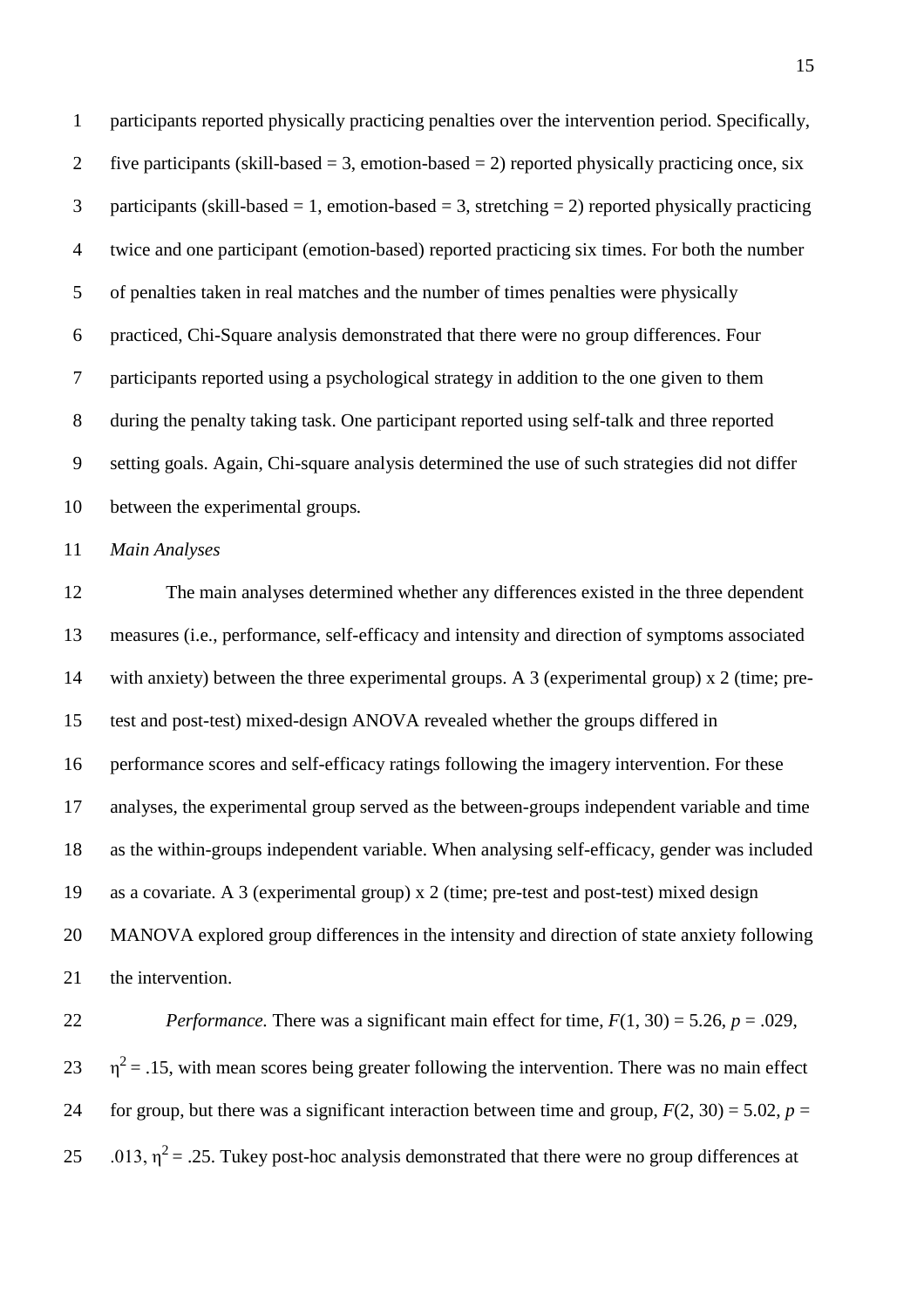1 pre-test  $(p > .05)$  but both imagery groups scored significantly more points compared to the stretching group at post-test (*p* <.05). Within-group comparison of means using paired samples t-tests (separate analyses for each condition), revealed improvements from pre-test to 4 post-test for both the skill-based,  $t(12) = 2.34$ ,  $p = .038$  and emotion-based groups,  $t(8) = 2.50$ , *p* = .037. This result did not reach significance, however, when a bonferroni correction was 6 applied to the alpha level  $(p < .017)$ . Similar t-tests for the control group revealed no significant differences.

*Self-efficacy.* There was a significant main effect for time,  $F(1, 27) = 9.59$ ,  $p = .005$ ,  $\eta^2$   $9 = 0.26$ , with mean scores being greater following the intervention. However, there was no significant main effect for group and no significant interaction between time and group.

*Anxiety.* There was a significant main effect for time,  $F(1, 30) = 3.57$ ,  $p = .018$ ,  $p^2 =$  .37. Inspection of the univariate analyses demonstrated the intensity of cognitive anxiety to be 13 significantly lower,  $F(1, 30) = 5.62$ ,  $p = .024$ ,  $\eta^2 = .16$ , and the direction of cognitive anxiety 14 to be significantly higher,  $F(1, 30) = 9.09$ ,  $p = .005$ ,  $\eta^2 = .23$ , following the intervention. However, there was no significant main effect for group and no significant interaction between time and group.

#### Discussion

 The current study examined the Emotion element of the PETTLEP model using penalty kicks in soccer. The impact of two six-week PETTLEP-based imagery interventions, which differed in their emotional content, were compared to a control group that performed a stretching routine for the same time period. Consistent with predictions, penalty-taking performance was significantly greater following both imagery interventions in comparison to the stretching group (control). In addition, the stretching group's performance did not alter following the intervention. Thus, those who engaged in imagery practice over the six weeks exhibited distinctly superior performance to those who did not.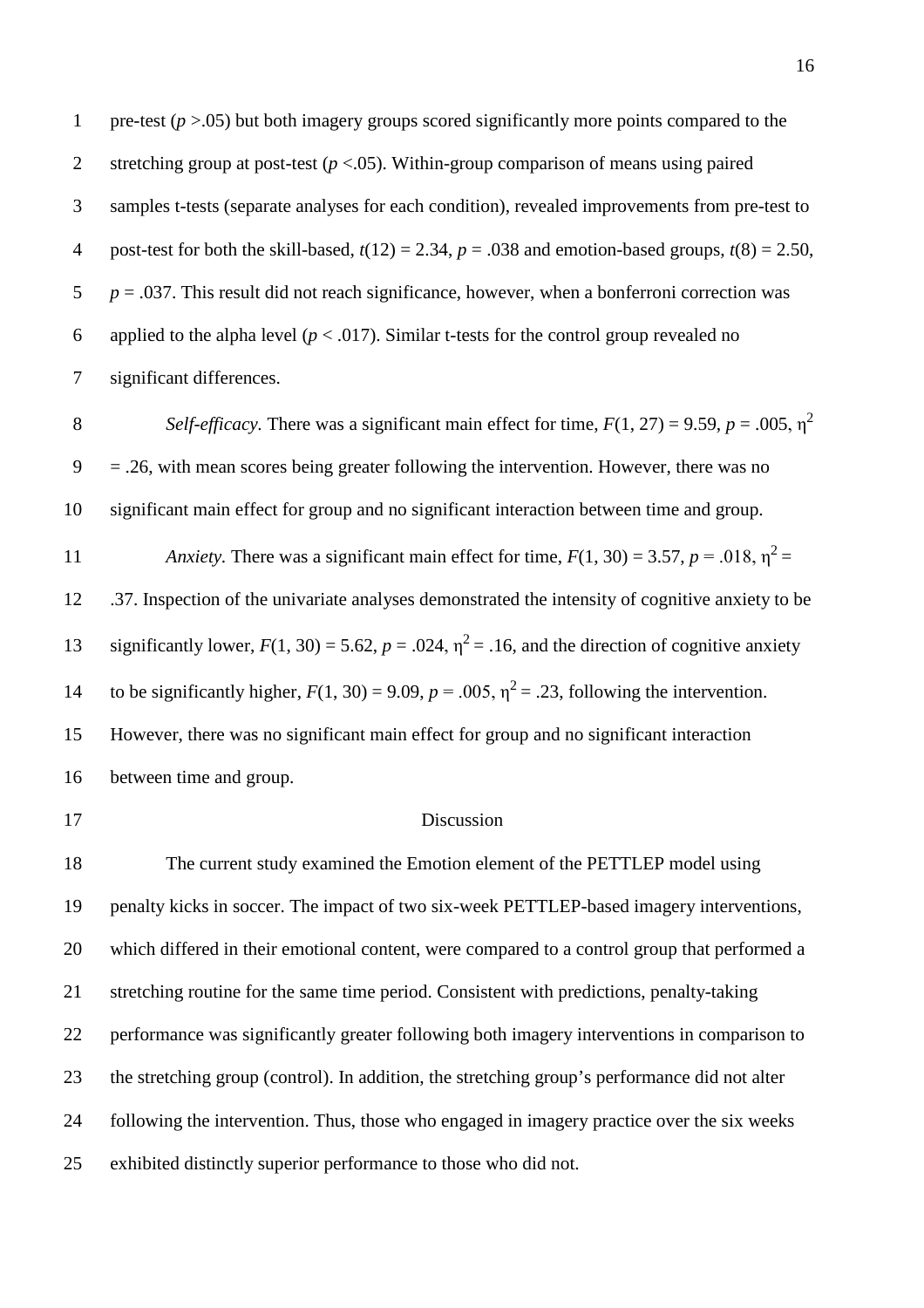It should be highlighted that performance did not significantly improve per se, since no within-group effect was observed for either imagery intervention. That is, the number of points scored did not significantly improve from pre-test to post-test. There was a clear trend, however, for both imagery groups to perform better during the post-test compared to pre-test. But this difference marginally missed significance due to a corrected alpha level. Consequently, this trend might also be explained as Type I error. Nevertheless, the data does provide further empirical support for the PETTLEP model as an effective tool for designing performance facilitating imagery interventions (Smith et al., 2007). Simply put, there was a clear performance advantage for those participating in PETTLEP-based imagery practices compared to the stretching group at post-test. In a previous test of the PETTLEP model, Smith et al. (2007) reported two experiments and found within-group performance effects following PETTLEP-based imagery, which suggests both their interventions were more effective than the one described in the current study. In their first experiment, using hockey penalty flicks, daily imagery sessions were performed whereas in the current study only four weekly-sessions were performed by participants over an equivalent time period. However, a dose-response explanation for the disparity of results is not likely given that participants in the gymnastics experiment (Smith et al.; Experiment 2) only carried out three weekly-sessions and the within-group effects were not jeopardised. A more pertinent account may concern which elements of the PETTLEP model were included in the imagery sessions performed. The current intervention delivery was designed in accordance with the regular training schedule of the soccer teams involved, which permitted only two weekly-sessions to be completed on a soccer pitch standing by the penalty spot. Consequently, only 50% of the imagery sessions satisfied the Physical and Environment elements of the PETTLEP model. This is in contrast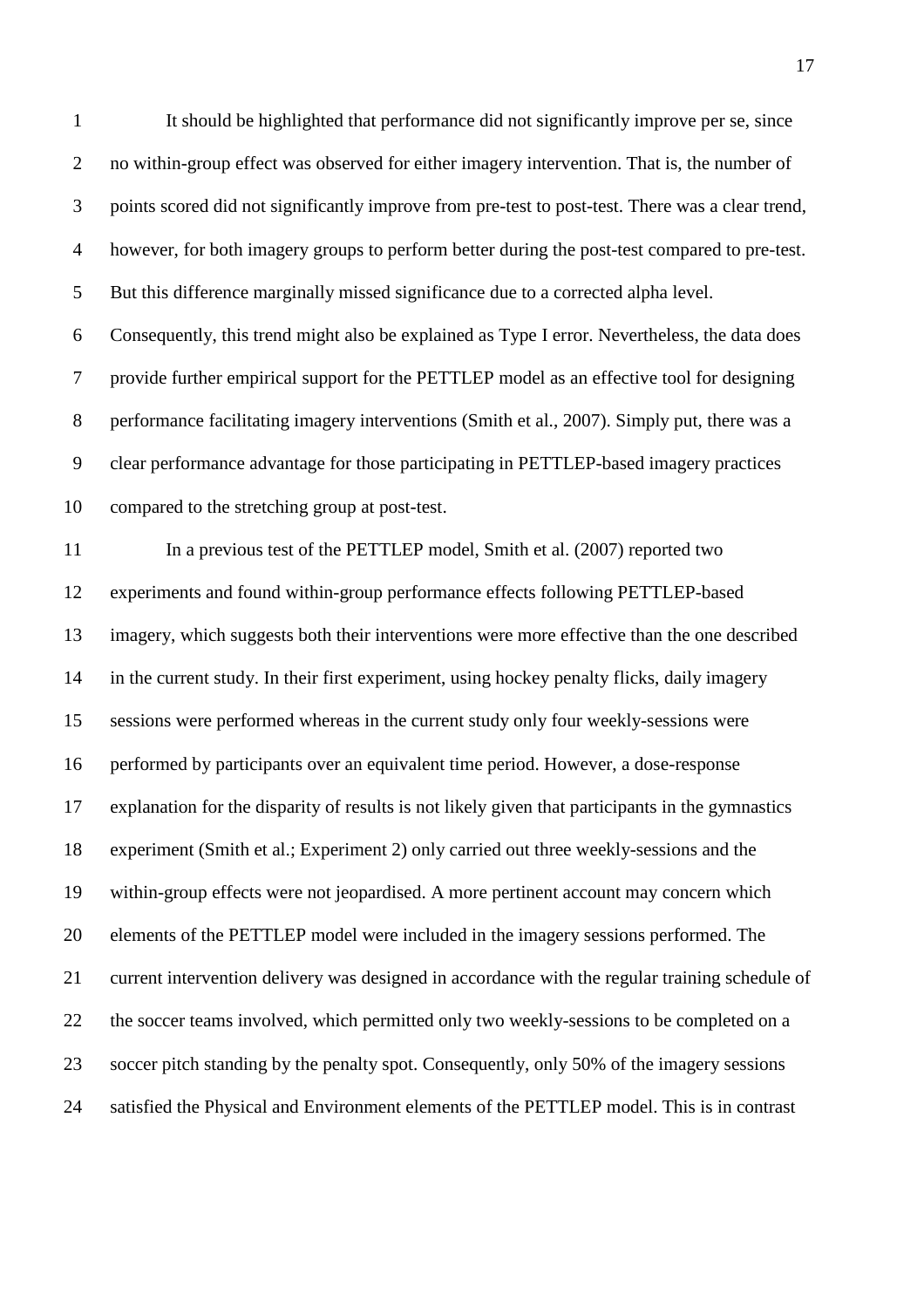to Smith et al., where all imagery sessions performed, in both experiments, satisfied these two elements.

 Taken together, these findings add empirical support for the inclusion of the Physical and Environment components of the PETTLEP model within performance-facilitating imagery interventions. Moreover, if these elements are omitted from some imagery sessions, performance facilitation might be compromised to some extent. Albeit a limitation of the study that all imagery sessions did not satisfy the same elements, the intervention is an ecologically valid one. That is, it is fairly realistic for athletes to have limited access to their training facilities and would likely use imagery at home or in other locations (Munroe, Giacobbi, Hall, & Weinberg, 2000; White & Hardy, 1998). Indeed, imagery has previously been advocated as a useful supplement to regular physical practice that can be carried out at any time and in any place (Hall, 2001; Nordin & Cumming, 2005). The evidence from the current study would suggest that, when implementing PETTLEP-based imagery practices, a proportion of the imagery sessions can be performed away from the training venue in normal clothes without adversely affecting the subsequent benefit to performance. This latter interpretation could prove particularly informative for coaches and athletes that train a limited number of times per-week but are keen to use imagery for performance enhancement. Contrary to our hypotheses, neither imagery intervention led to significant improvements in self-efficacy or the interpretation of symptoms associated with state anxiety. This finding is counter to some previous imagery literature demonstrating beneficial effects of imagery for increasing levels of self-efficacy and facilitating interpretations of the symptoms 22 associated with competitive anxiety (Cumming et al., 2007; Feltz & Riessinger, 1990; Hale & Whitehouse, 1998; Hanton & Jones, 1999; Hanton et al., 2004). It is well established, however, that past performance accomplishments are the most important source, and in turn, the best predictor of self-efficacy levels (Bandura, 1977; 1997). With this in mind, the pre-test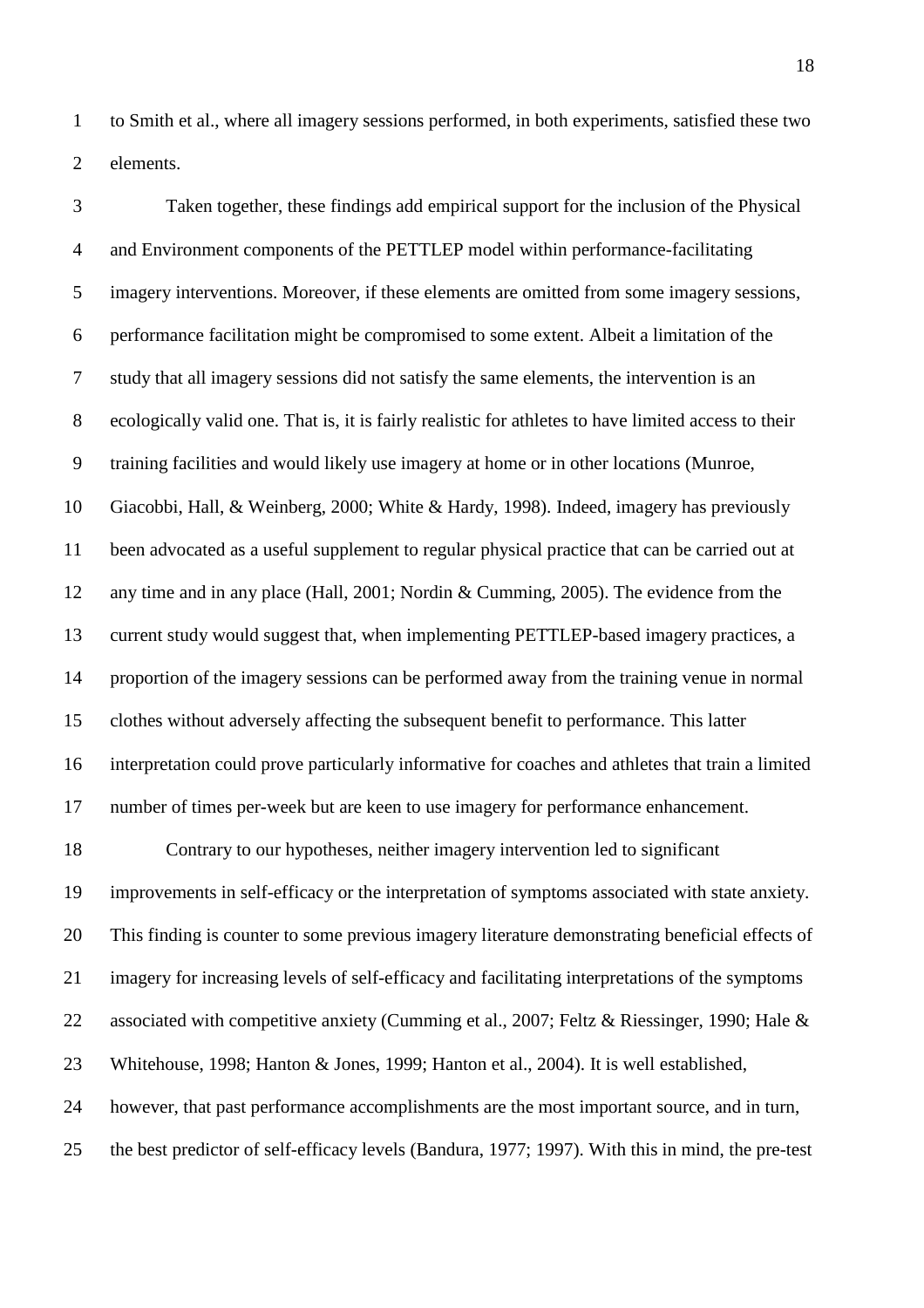performance of 10 penalties may have superseded the additional mental practice performed by the two imagery groups to produce equivocal levels of self-efficacy at post-test. Furthermore, elevated self-efficacy levels, across all three experimental groups, may have enabled all participants to perceive their anxiety symptoms in a positive manner thus overriding any potentially negative interpretations from not using imagery (Hanton et al., 2004; Neil, Mellalieu, & Hanton, 2006).

 The post-intervention imagery evaluation did provide some findings of note. The emotion-based group perceived their imagery intervention to be significantly more effective at increasing penalty-taking self-efficacy and more helpful at interpreting anxiety symptoms in a more positive manner. Therefore, individuals who received emotion-based imagery perceived their imagery to be more effective at influencing self-efficacy and anxiety compared to skill- based imagery despite there being no measurable benefit to these variables immediately prior to post-test performance. The nature of the self-efficacy assessment might be responsible for this finding because it only measured participants' efficacy levels at scoring in the corners of the goal. Soccer players do not always aim for the corners of the goal when taking penalties. Rather, players often aim straight down the middle of the goal or first deceive the goalkeeper and then place their penalty in the opposite side of the goal. However, this argument does not seem likely since participants were clearly and explicitly instructed during both test phases that the aim was to score in the corners of the goal and thus achieve the greatest points (this scoring system replicated Smith et al., 2007; Experiment 1). In addition, both imagery interventions described scoring successfully into the corner of the goal.

 A more plausible explanation is that the self-efficacy measure did not address other factors related to feeling confident when taking a penalty, such as being confident at remaining calm, keeping focused and making clean contact with the ball. The focus here was assessing the participants' beliefs in their ability to achieve a certain score. Subsequently,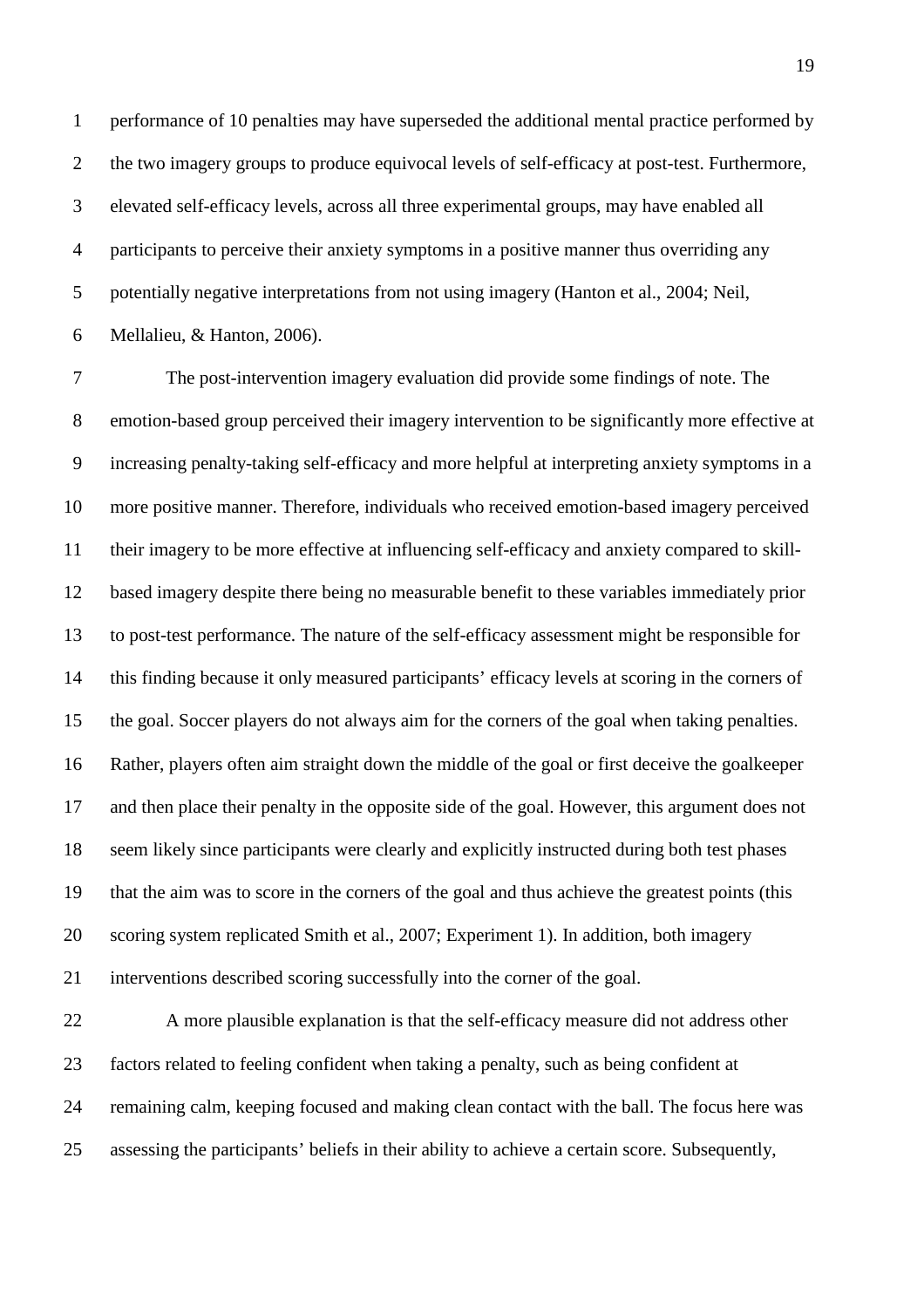differences between the groups in the extent to which they perceived their imagery intervention to be confidence-producing (as measured in the post-intervention evaluation) may reflect increased confidence at a more global level than the one measured in the current study (Vealey & Greenleaf, 1998).

 No differences were observed between the two imagery groups across the three dependent measures, contrary to predictions. In terms of performance, the current finding is divergent with previous experimental evidence that demonstrated greater performance facilitation with more functionally equivalent imageries when compared to less equivalent imageries (Callow et al., 2006; Smith & Collins, 2004; Smith et al., 2001; Smith & Holmes, 2004; Smith et al., 2007). There may be good reason for this lack of disparity in the current study between the two imagery groups. Primarily, even though a cash reward was available, the testing environment was that of a typical practice session rather than real competition and these contexts typically differ on a number of parameters (Martin, 2003). It is likely that the importance associated with the penalties taken would be lower in the current study than in real competition where penalties are crucial for the outcome of the match or even the whole tournament. Subsequently, the emotions felt during both testing sessions may have reflected this practice environment (i.e., remained moderate). Support for this point is offered as individuals generally reported neutral directional anxiety interpretations at pre-test and post- test. Therefore, we suggest that the emotion-based imagery group received no greater benefit compared to the skill-based group as the proposed superior functional equivalence of this imagery intervention was founded in the emotions felt during competitive penalty-taking performance. Importantly, these emotions may have been absent during the testing environment, which reflected practice more than competition.

 Due to the infrequent occurrence of penalties in real soccer matches we felt it was only viable for testing to take place during practice sessions in the current study. In support of this,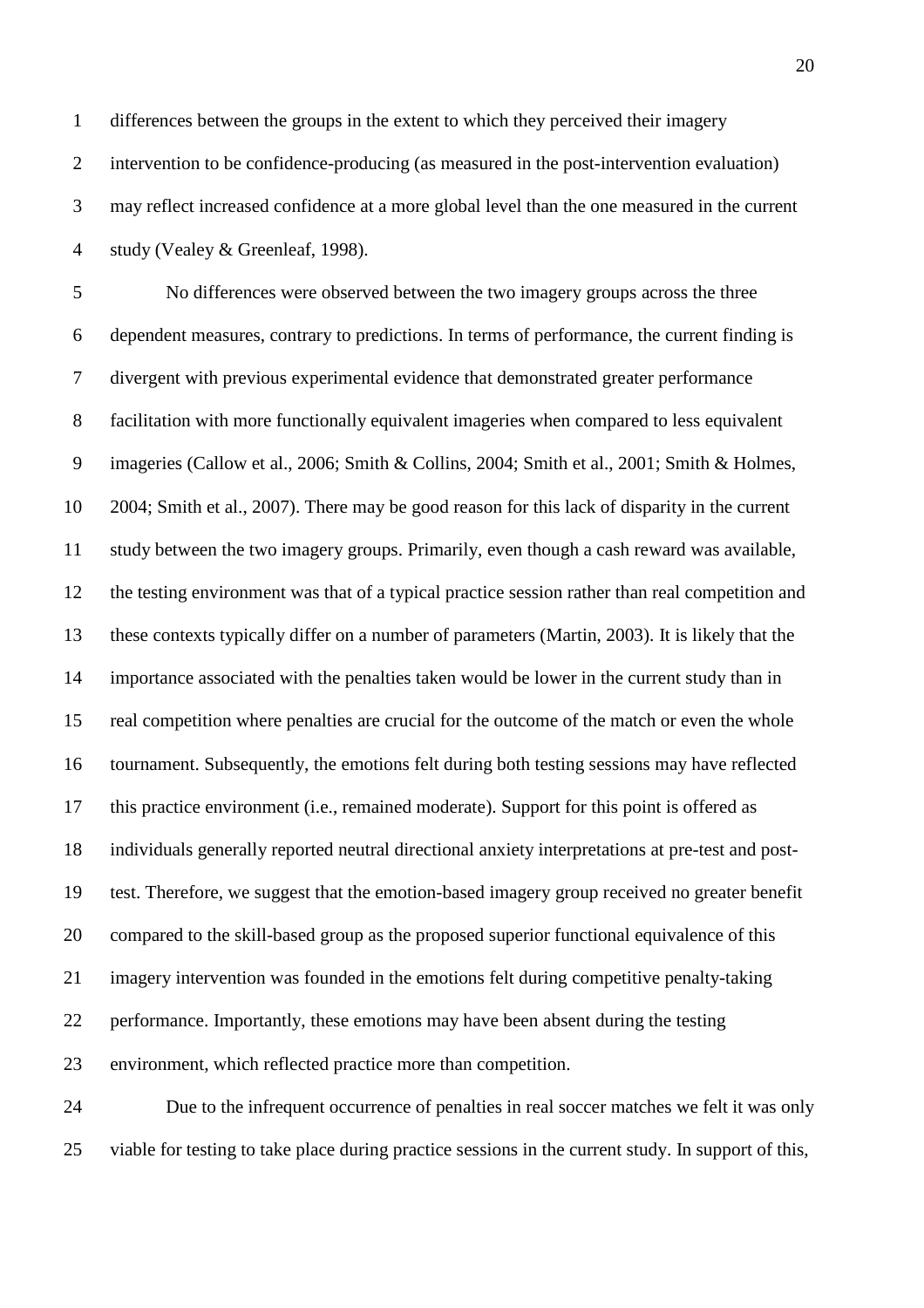only 6 participants took a penalty in a competitive match over the intervention period (see Results). We suggest future research that clarifies practice and competition differences would be a significant step forward for the development of PETTLEP-based imagery. The difficulty simulating real-life sporting situations, such as penalty-taking in soccer, is a major obstacle in the way of this proposed advancement. A more meaningful contribution to the literature may be to test the PETTLEP model using a task that can be suitably measured in both practice and competition settings as the effects could potentially be disparate. Skills that occur more frequently in soccer, such as heading and passing, would be good starting points.

 There are some limitations with the current study that are worth noting. Ideally, the sample size would have been maintained somewhere closer to the original sample. However, due to injury, poor weather or post-test absence, a large drop off in the sample size occurred reducing the strength of the statistical tests used. Although a six-week intervention was sufficient to show an effect of imagery compared to control, a longer intervention may have been able to distinguish between the two imagery conditions. Furthermore, although participants had the opportunity each week to provide feedback on the imagery intervention, the imagery scripts were not individualised to each participant. Consequently, the script may have had different meanings to different individuals and thus its effectiveness may have been reduced (Callow & Hardy, 2005; Cumming & Ramsey, 2008). To circumvent this issue, it may be fruitful for future PETTLEP-based imagery research to employ single subject design methodologies to personalise imagery scripts. In doing so, this would complement the growing group-based experimental evidence in the literature.

 In conclusion, the current study affirms the viability of using PETTLEP-based imagery interventions for performance enhancement in sport. Furthermore, empirical evidence points towards the Physical and Environment elements to be key factors within this framework. Contrary to predictions, there were no added benefits to performance, self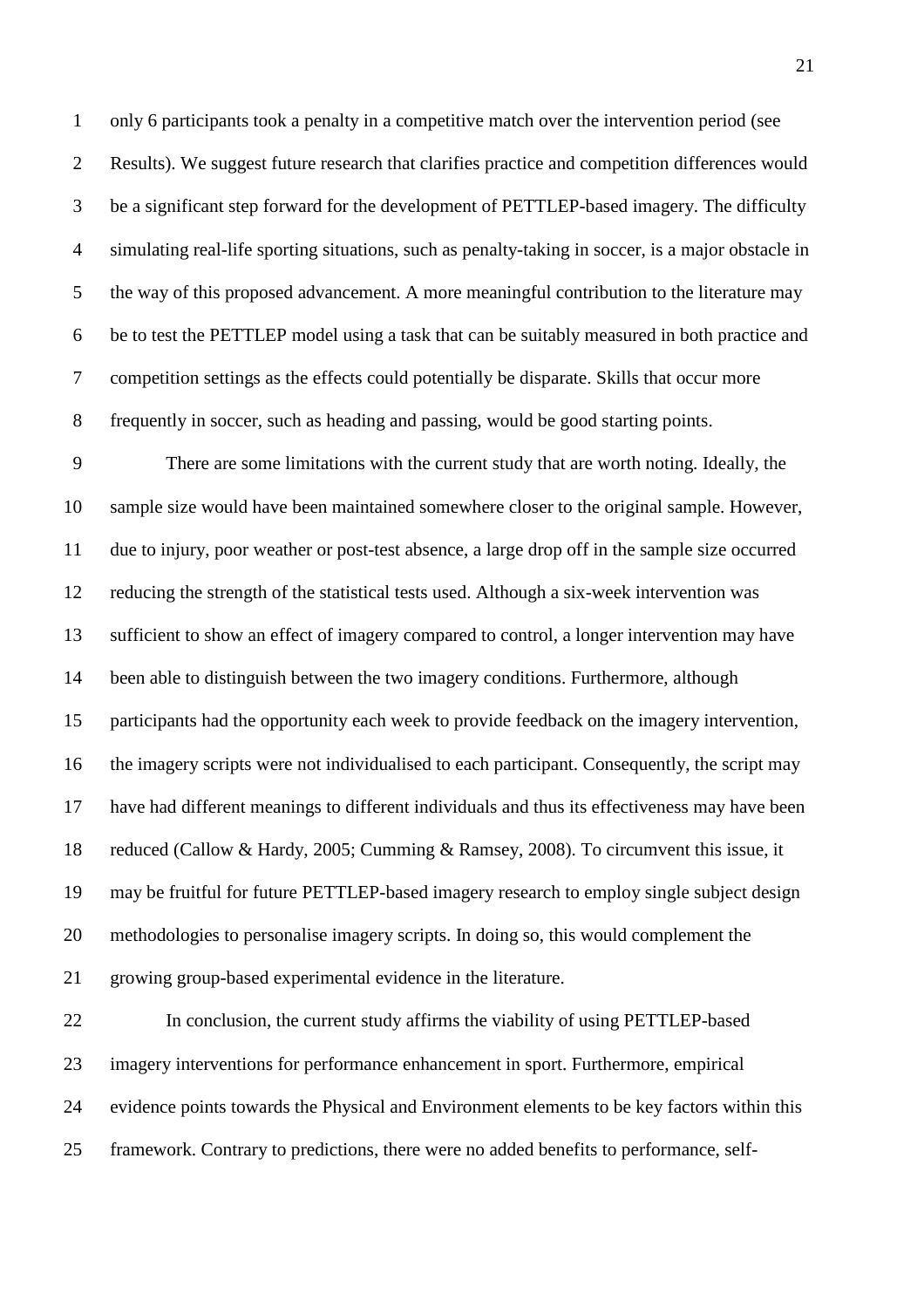efficacy or anxiety of including the equivalent emotions that would be experienced during a competitive scenario. We argue that this may reflect upon these emotions not being experienced in experimentally-based environments as these resemble practice rather than competition. Subsequently, a tentative proposal is made that the inclusion of functionally equivalent emotions may have a more profound influence during competition than practice. However, this hypothesis needs to be empirically tested.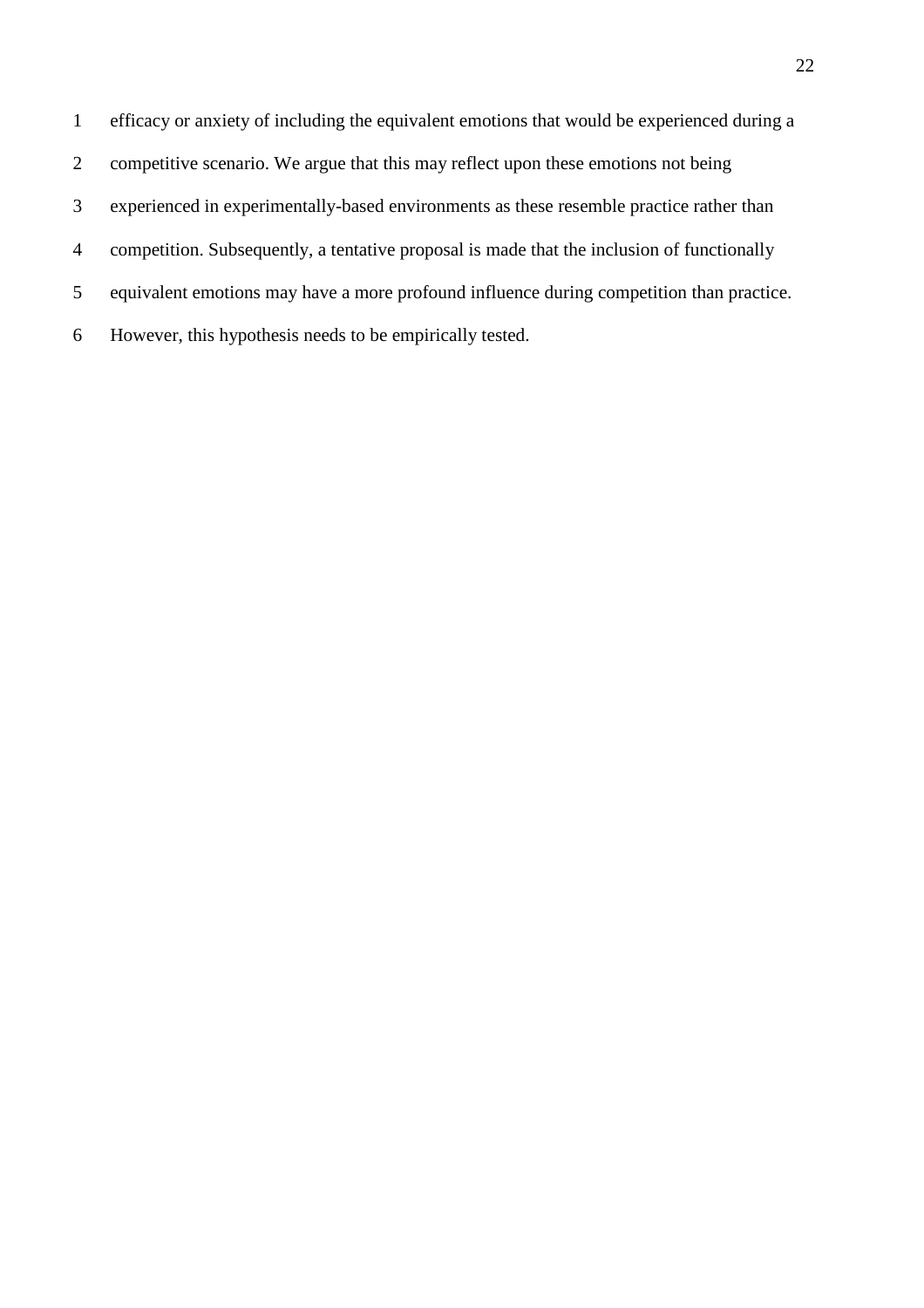| $\mathbf{1}$     | References                                                                                |
|------------------|-------------------------------------------------------------------------------------------|
| $\overline{2}$   | Bandura, A. (1977). Self-efficacy: Toward a unifying mechanism of behavioral change.      |
| 3                | Psychological Review, 84, 191-215.                                                        |
| $\overline{4}$   | Bandura, A. (1997). Self-efficacy: The exercise of control. New York: Freeman.            |
| 5                | Callow, N., & Hardy, L. (2005). A critical analysis of applied imagery research. In D.    |
| 6                | Hackfort, J. L. Duda, & R. Lidor (Eds.), Handbook of research in applied sport and        |
| $\boldsymbol{7}$ | exercise psychology: International perspectives (pp. 21-42). Morgantown, WV: FIT          |
| $8\phantom{1}$   | Callow, N., Roberts, R., & Fawkes, J. Z. (2006). Effects of Dynamic and Static Imagery on |
| 9                | Vividness of Imagery, Skiing Performance, and Confidence. Journal of Imagery              |
| 10               | Research in Sport and Physical Activity, 1, 1-13.                                         |
| 11               | Cumming, J., Olphin, T., & Law, M. (2007). Physiological and self-reported responses to   |
| 12               | different motivational general imagery scripts. Journal of Sport & Exercise               |
| 13               | Psychology, 29, 629-644.                                                                  |
| 14               | Cumming, J., & Ramsey, R. (2008). Imagery Interventions in Sport. In S. Mellalieu & S.    |
| 15               | Hanton (Eds.) Literature Reviews in Applied Sport Psychology. London: Routledge.          |
| 16               | Driskell, J. E., Copper, C., & Moran, A. (1994). Does mental practice improve             |
| 17               | performance? Journal of Applied Psychology, 79, 481-492.                                  |
| 18               | Ehrsson, H. H., Geyer, S., & Naito, E. (2003). Imagery of voluntary movement of fingers,  |
| 19               | toes, and tongue activates corresponding body-part-specific motor representations.        |
| 20               | Journal of Neurophysiology, 90, 3304-3316.                                                |
| 21               | Fadiga, L., Buccino, G., Craighero, L., Fogassi, L., Gallese, V., & Pavesi, G. (1999).    |
| 22               | Corticospinal excitability is specifically modulated by motor imagery: a magnetic         |
| 23               | stimulation study. Neuropsychologia, 37, 147-158.                                         |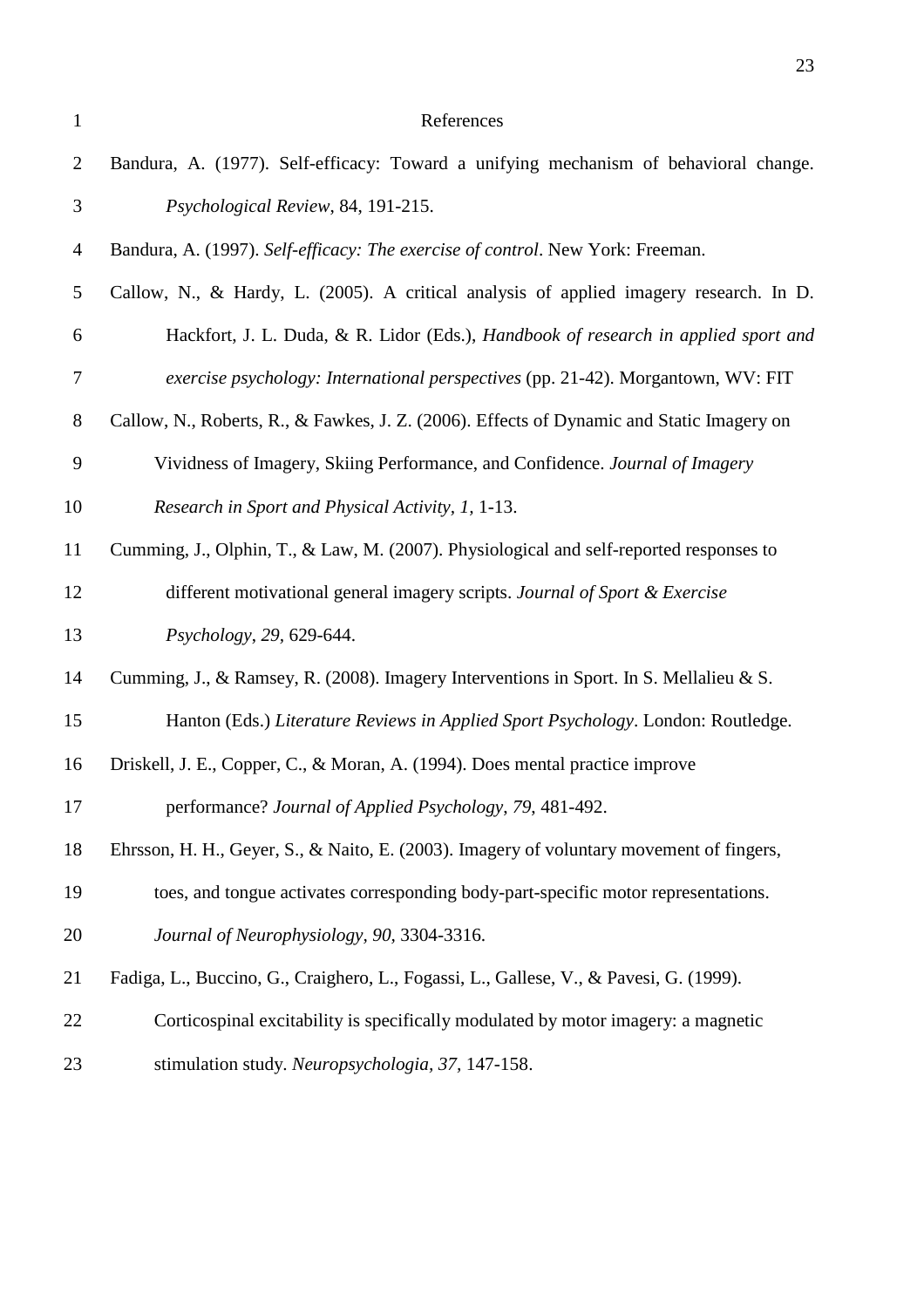| $\mathbf{1}$     | Feltz, D. L., & Reissinger, C. A. (1990). Effects of in vivo emotive imagery and performance  |
|------------------|-----------------------------------------------------------------------------------------------|
| $\mathbf{2}$     | feedback on self-efficacy and muscular endurance. Journal of Sport and Exercise               |
| 3                | Psychology, 12, 132-143.                                                                      |
| $\overline{4}$   | Gallego, J., Denot-Ledunois, S., Vardon, G., & Perruchet, P. (1996). Ventilatory responses to |
| 5                | imagined exercise. <i>Psychophysiology</i> , 33, 711-719.                                     |
| $\boldsymbol{6}$ | Hale, B. D., & Whitehouse, A. (1998). The effects of imagery-manipulated appraisal on         |
| $\tau$           | intensity and direction of competition anxiety. The Sport Psychologist, 12, 40-51.            |
| $8\,$            | Hall, C. (2001). Imagery in sport and exercise. In R. N. Singer, H. Hausenblas, & C. M.       |
| $\boldsymbol{9}$ | Janelle (Eds.), <i>Handbook of sport psychology</i> (2nd ed., pp. 529-549). New York, NY:     |
| 10               | John Wiley & Sons.                                                                            |
| 11               | Hall, C. R., & Martin, K. A. (1997). Measuring movement imagery abilities: A revision of the  |
| 12               | Movement Imagery Questionnaire. Journal of Mental Imagery, 21, 143-154.                       |
| 13               | Hanton, S., & Jones, G. (1999). The acquisition and development of cognitive skills and       |
| 14               | strategies: I. Making the butterflies fly in formation. The Sport Psychologist, 13, 1-21.     |
| 15               | Hanton, S., Mellalieu, S.D., & Hall, R. (2004). Self-confidence and anxiety interpretation:   |
| 16               | A qualitative investigation. Psychology of Sport and Exercise, 5, 477-495.                    |
| 17               | Hecker, J. E., & Kaczor, L. M. (1988). Application of imagery theory to sport psychology:     |
| 18               | Some preliminary findings. Journal of Sport and Exercise Psychology, 10, 363-373.             |
| 19               | Holmes, P., & Collins, D. (2002). Functional equivalence solutions for problems with motor    |
| 20               | imagery. In I. Cockerill (Ed.), Solutions in sport psychology (1st ed., pp. 120-140).         |
| 21               | London: Thomson.                                                                              |
| 22               | Holmes, P. S., & Collins, D. J. (2001). The PETTLEP approach to motor imagery: A              |
| 23               | functional equivalence model for sport psychologists. Journal of Applied Sport                |
| 24               | Psychology, 13, 60-83.                                                                        |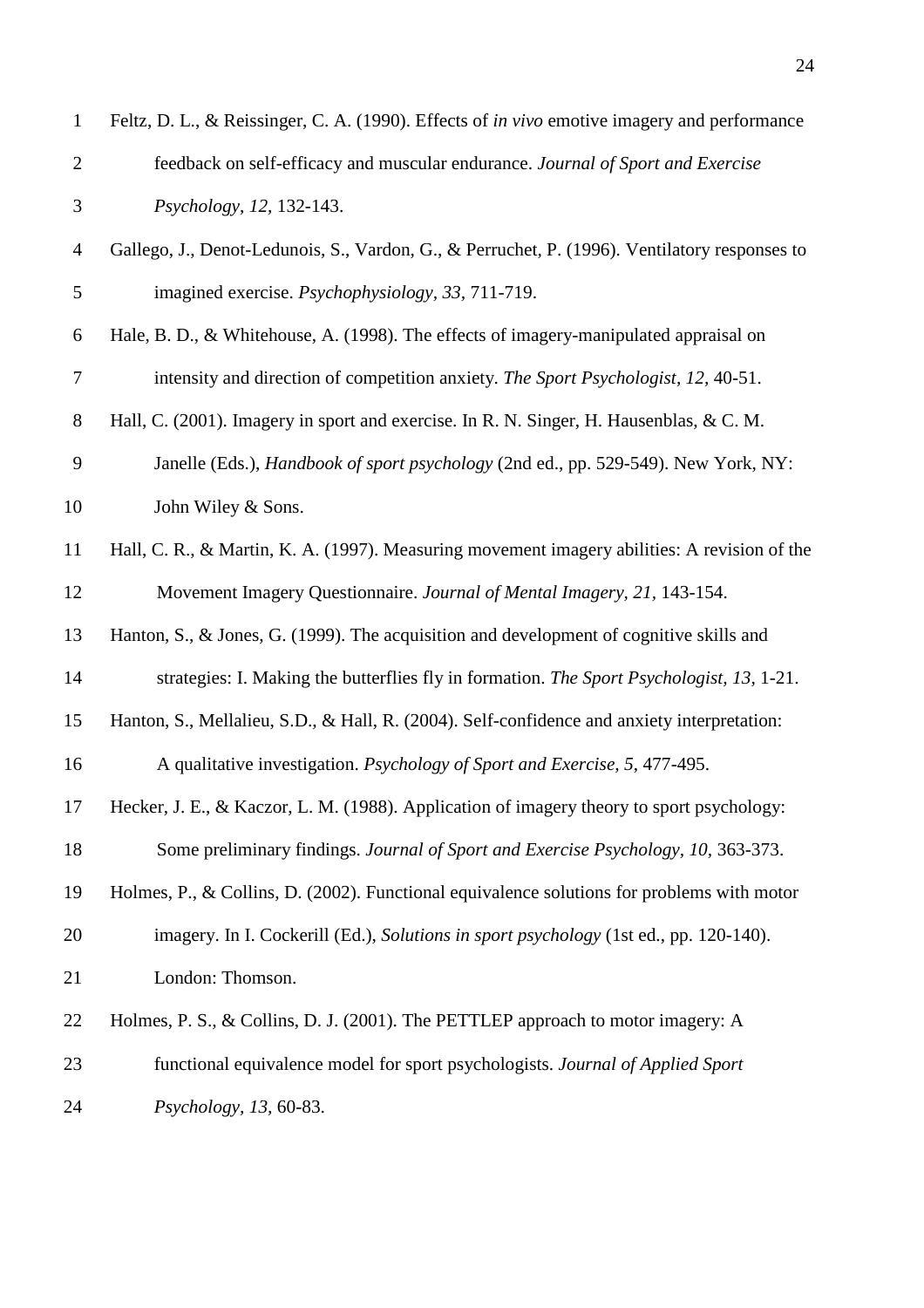| $\mathbf{1}$   | Lang, P. J. (1977). Imagery in therapy: An Information-processing analysis of fear. Behavior     |
|----------------|--------------------------------------------------------------------------------------------------|
| $\overline{2}$ | Therapy, 8, 862-886.                                                                             |
| 3              | Lang, P. J. (1979). A bio-informational theory of emotional imagery. Psychophysiology, 16,       |
| $\overline{4}$ | 495-512.                                                                                         |
| 5              | Martin, G. L. (2003). Sport psychology: Practical guidelines from behavior analysis (2nd         |
| 6              | ed.). Winnipeg, Manitoba, Canada: Sport Science Press.                                           |
| $\overline{7}$ | Martens R., Burton, D., Vealey, R. S., Bump, L. A., & Smith D. E. (1990). The Competitive        |
| $8\phantom{1}$ | State Anxiety Inventory-2 (CSAI-2). In R. Martens, R. S. Vealey, & D. Burton (Eds.),             |
| 9              | Competitive anxiety in sport (pp. 117-190). Champaign, IL: Human Kinetics.                       |
| 10             | Munroe, K., Giacobbi, P. R., Hall, C., & Weinberg, R. (2000). The four Ws of imagery use:        |
| 11             | Where, when, why, and what. The Sport Psychologist, 14, 119-137.                                 |
| 12             | Murphy, S., Nordin, S. M., & Cumming, J. (2008). Imagery in sport, exercise and dance. In        |
| 13             | T. Horn (Ed.), Advances in sport and exercise psychology (3 <sup>rd</sup> edition, pp. 297-324), |
| 14             | Champagne, IL: Human Kinetics.                                                                   |
| 15             | Neil, R., Mellalieu, S.D., & Hanton, S. (2006). Psychological skills usage and the competitive   |
| 16             | anxiety response as a function of skill level in rugby union. Journal of Sports Science          |
| 17             | and Medicine, 5, 415-423.                                                                        |
| 18             | Nordin, S. M. & Cumming, J. (2005). Professional dancers describe their imagery: Where,          |
| 19             | when, what, why, and how. The Sport Psychologist, 19, 395-416.                                   |
| 20             | Pietrini, P., Guazelli, M., Basso, G., Jaffe, K., & Grafman, J. (2000). Neural correlates of     |
| 21             | imaginal aggressive behavior assessed by Positron Emission Tomography in healthy                 |
| 22             | subjects. American Journal of Psychiatry, 157, 1772-1781.                                        |
| 23             | Ramsey, R., Cumming, J., & Edwards, M. G. (2008). Exploring a modified conceptualisation         |
| 24             | of imagery direction and golf putting performance. International Journal of Sport and            |
| 25             | Exercise Psychology, 6, 207-223.                                                                 |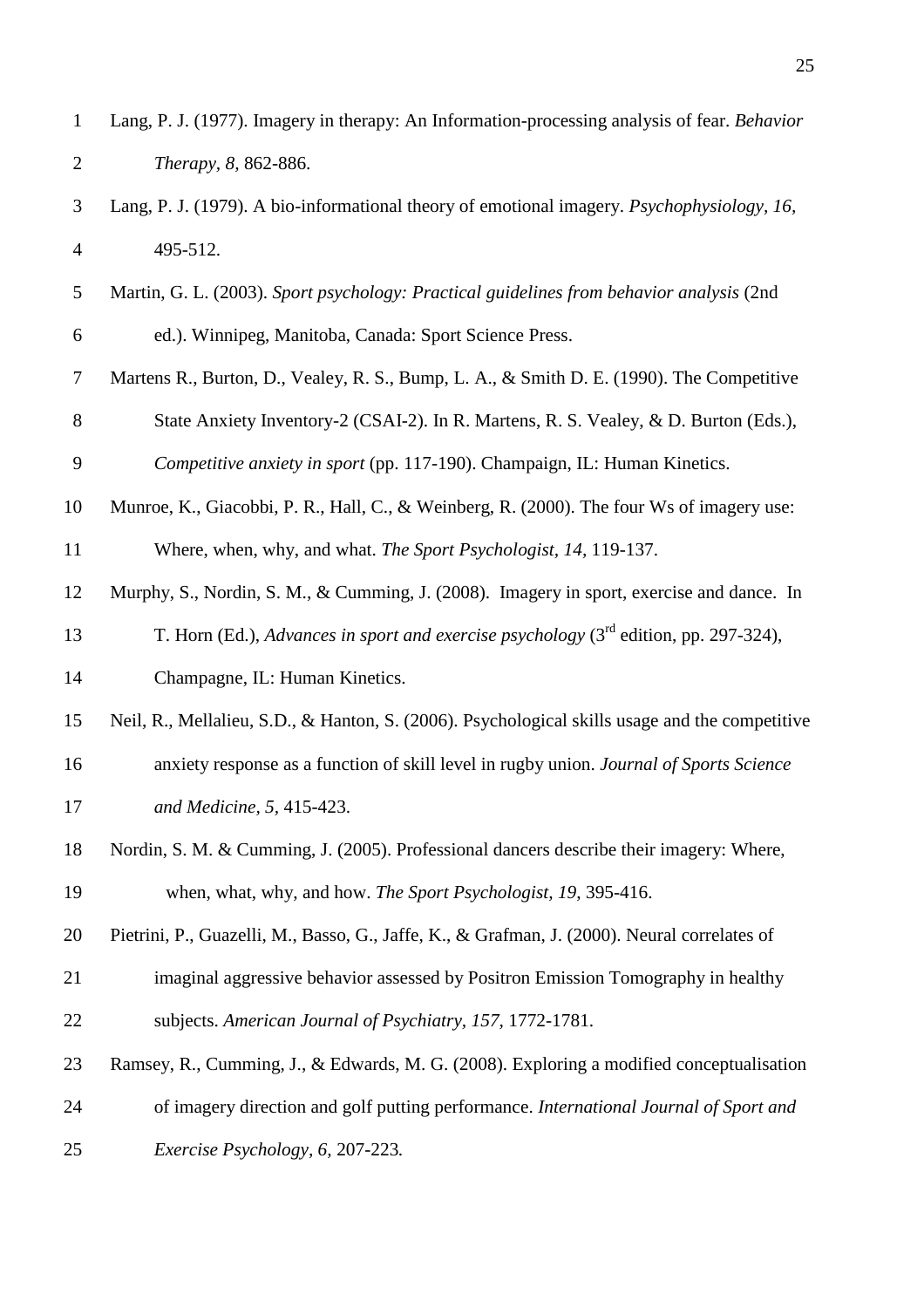| $\mathbf{1}$   | Smith, D., & Collins, D. (2004). Mental practice, motor performance and the late CNV.         |
|----------------|-----------------------------------------------------------------------------------------------|
| $\overline{2}$ | Journal of Sport and Exercise Psychology, 26, 412-426.                                        |
| 3              | Smith, D., & Holmes, P. (2004). The effect of imagery modality on golf putting performance.   |
| $\overline{4}$ | Journal of Sport and Exercise Psychology, 26, 385-395.                                        |
| 5              | Smith, D., Holmes, P., Whitemore, L., Collins, D., & Devonport, T. (2001). The                |
| 6              | effect of theoretically-based imagery scripts on hockey penalty flick                         |
| $\tau$         | performance. Journal of Sport Behavior, 24, 408-419.                                          |
| $8\phantom{1}$ | Smith, D., Wright, C., Allsopp, A., & Westhead, H., (2007). It's All in the Mind: PETTLEP-    |
| 9              | based Imagery and Sports Performance. Journal of Applied Sport Psychology, 19, 80-            |
| 10             | 92.                                                                                           |
| 11             | Thomas, O., Hanton, S., & Jones, G. (2002). An alternative approach to short-form self-report |
| 12             | assessment of competitive anxiety: A research note. International Journal of Sport            |
| 13             | Psychology, 33, 325-336.                                                                      |
| 14             | Vealey, R.S. & Greenleaf, C.A. (1998). Seeing is believing: Understanding and using imagery   |
| 15             | in sport. In J. M. Williams (Ed.), Applied sport psychology: Personal growth to peak          |
| 16             | performance (3rd ed., pp. 237-269). Mountain View, CA: Mayfield.                              |
| 17             | White, A. & Hardy, L. (1998). An in-depth analysis of the uses of imagery by high-level       |
| 18             | slalom canoeists and artistic gymnasts. The Sport Psychologist, 12, 387-403.                  |
| 19             | Williams, J. M., & Krane, V. (2001). Psychological characteristics of peak performance. In J. |
| 20             | M. Williams (Ed). Applied Sport Psychology: Personal Growth to Peak Performance               |
| 21             | $(4th Ed)$ (pp 162-178). Mayfield.                                                            |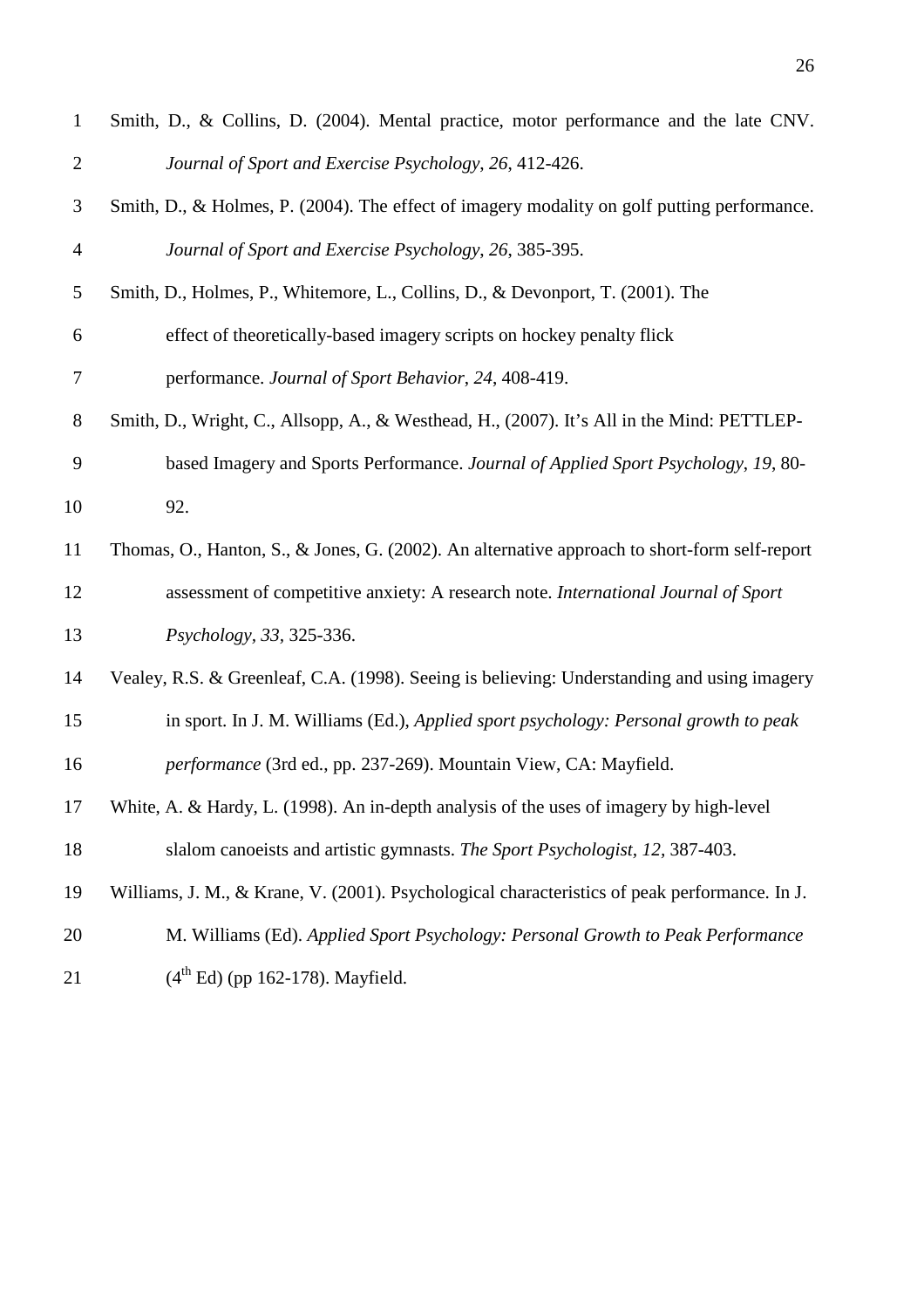## 1 Table 1

## 2 *Weekly and Post-Intervention Imagery Evaluation*

| a) Weekly Evaluation (averaged across six weeks)                                                                                            | Skill-based      |           | Emotion-<br>based |           |
|---------------------------------------------------------------------------------------------------------------------------------------------|------------------|-----------|-------------------|-----------|
|                                                                                                                                             | $\boldsymbol{M}$ | <b>SD</b> | $\boldsymbol{M}$  | <b>SD</b> |
| Specific visual imagery ability<br>$(1 = \text{very hard to see}, 7 = \text{very easy to see})$                                             | 4.57             | 1.17      | 5.01              | 1.08      |
| Specific kinesthetic imagery ability<br>$(1 = very hard to feel, 7 = very easy to feel)$                                                    | 3.91             | 1.10      | 4.24              | 0.87      |
| Specific vividness<br>$(1 = extremely unclear, 7 = extremely vivid)$                                                                        | 4.48             | 0.82      | 4.79              | 0.79      |
| b) Post-Intervention Imagery Evaluation                                                                                                     |                  |           |                   |           |
| How useful was this intervention                                                                                                            |                  |           |                   |           |
| in helping you interpret your anxiety symptoms.<br>in a more positive manner when taking penalties?<br>$(1 = not at all, 7 = very much so)$ | 4.11             | 1.36      | $5.25*$           | 0.87      |
| for improving self-efficacy when taking<br>penalties?<br>$(1 = not at all, 7 = very much so)$                                               | 4.89             | 0.93      | $5.75*$           | 0.75      |
| for improving your penalty taking performance?<br>$(1 = not at all, 7 = very much so)$                                                      |                  | 1.30      | 4.92              | 1.16      |

3 *Note.*  $* =$  a between-group significant difference  $(p < .05)$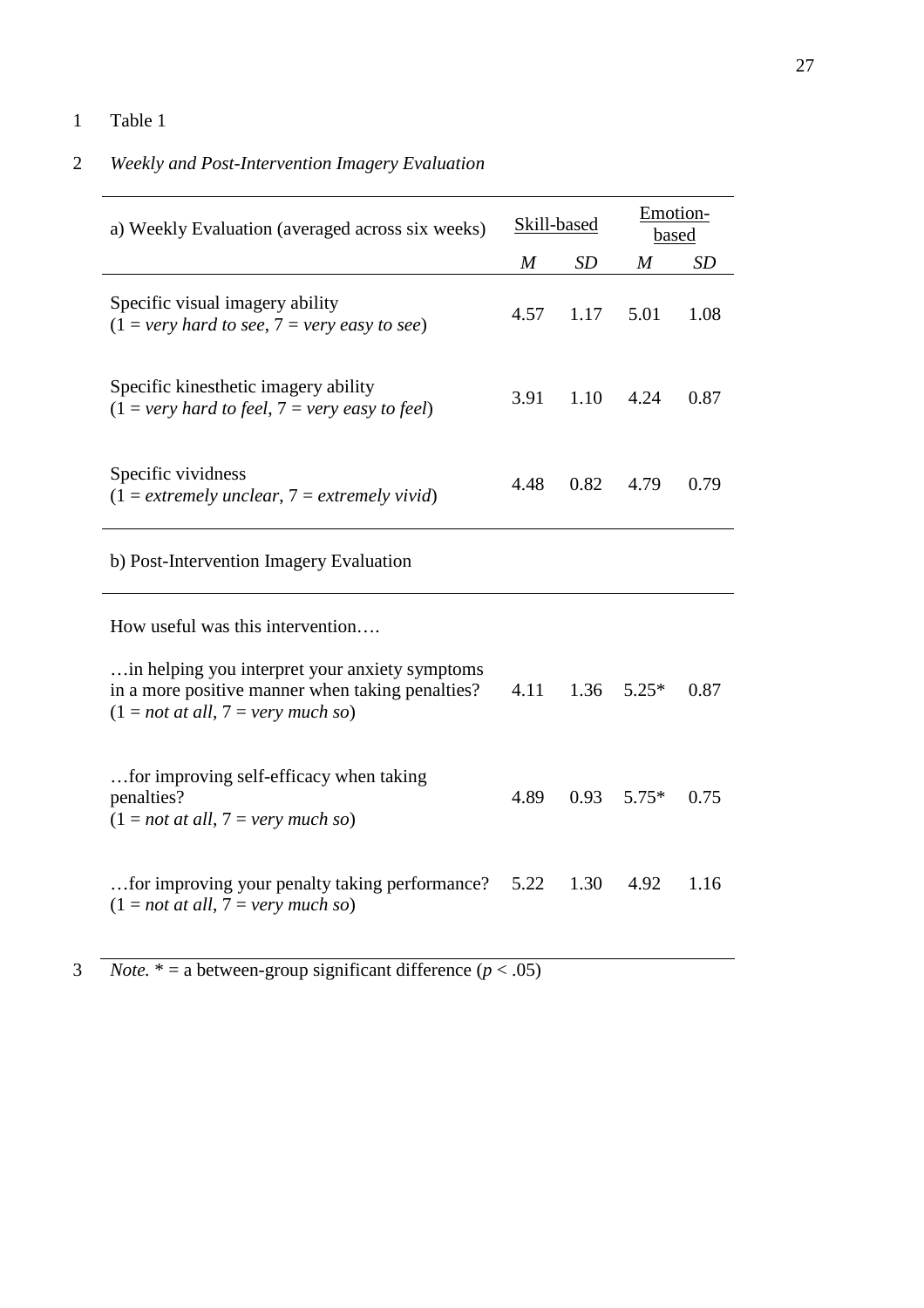# Table 2

| Pre-test and Post-test Dependent Variables According to Group |  |
|---------------------------------------------------------------|--|
|---------------------------------------------------------------|--|

| <b>Dependent Variables</b> |           |                  | Skill based | Emotion<br>based   | Stretching |
|----------------------------|-----------|------------------|-------------|--------------------|------------|
|                            | Pre-test  | $\boldsymbol{M}$ | 15.11       | 16.15              | 16.91      |
| Performance                |           | SD               | 6.13        | 6.83               | 5.86       |
|                            | Post-test | $\boldsymbol{M}$ | $22.00^*$   | 23.08 <sup>*</sup> | 13.64      |
|                            |           | SD               | 9.27        | 10.13              | 3.50       |
|                            | Pre-test  | $\boldsymbol{M}$ | 462.11      | 501.75             | 444.80     |
|                            |           | <b>SD</b>        | 217.26      | 148.83             | 196.88     |
| Self-Efficacy              | Post-test | $\boldsymbol{M}$ | 573.22      | 621.08             | 519.10     |
|                            |           | SD               | 211.80      | 141.63             | 139.32     |
|                            | Pre-test  | $\boldsymbol{M}$ | 4.00        | 3.77               | 4.27       |
|                            |           | <b>SD</b>        | 1.50        | 1.48               | 1.49       |
| <b>Cognitive Intensity</b> | Post-test | $\boldsymbol{M}$ | 3.78        | 2.77               | 3.64       |
|                            |           | <b>SD</b>        | 1.20        | 1.01               | 1.12       |
|                            |           | $\boldsymbol{M}$ | $-1.00$     | .31                | $-1.09$    |
|                            | Pre-test  | <b>SD</b>        | 2.06        | 1.60               | 1.58       |
| <b>Cognitive Direction</b> | Post-test | $\boldsymbol{M}$ | $-.11$      | 1.00               | $-.45$     |
|                            |           | SD               | 1.36        | .91                | 1.57       |
|                            |           | $\boldsymbol{M}$ | 3.56        | 2.77               | 3.55       |
|                            | Pre-test  | <b>SD</b>        | 1.88        | 1.24               | 1.21       |
| Somatic Intensity          | Post-test | $\boldsymbol{M}$ | 3.44        | 2.92               | 3.55       |
|                            |           | <b>SD</b>        | 2.00        | 1.04               | 1.51       |
|                            | Pre-test  | $\boldsymbol{M}$ | $-0.44$     | 1.00               | $-1.18$    |
| <b>Somatic Direction</b>   |           | <b>SD</b>        | 1.42        | 1.29               | 1.25       |
|                            | Post-test | $\boldsymbol{M}$ | $-.22$      | .77                | $-.45$     |
|                            |           | <b>SD</b>        | 1.39        | 1.36               | 1.57       |

*Note.*\* = significantly greater than the stretching group at post-test ( $p < .05$ ).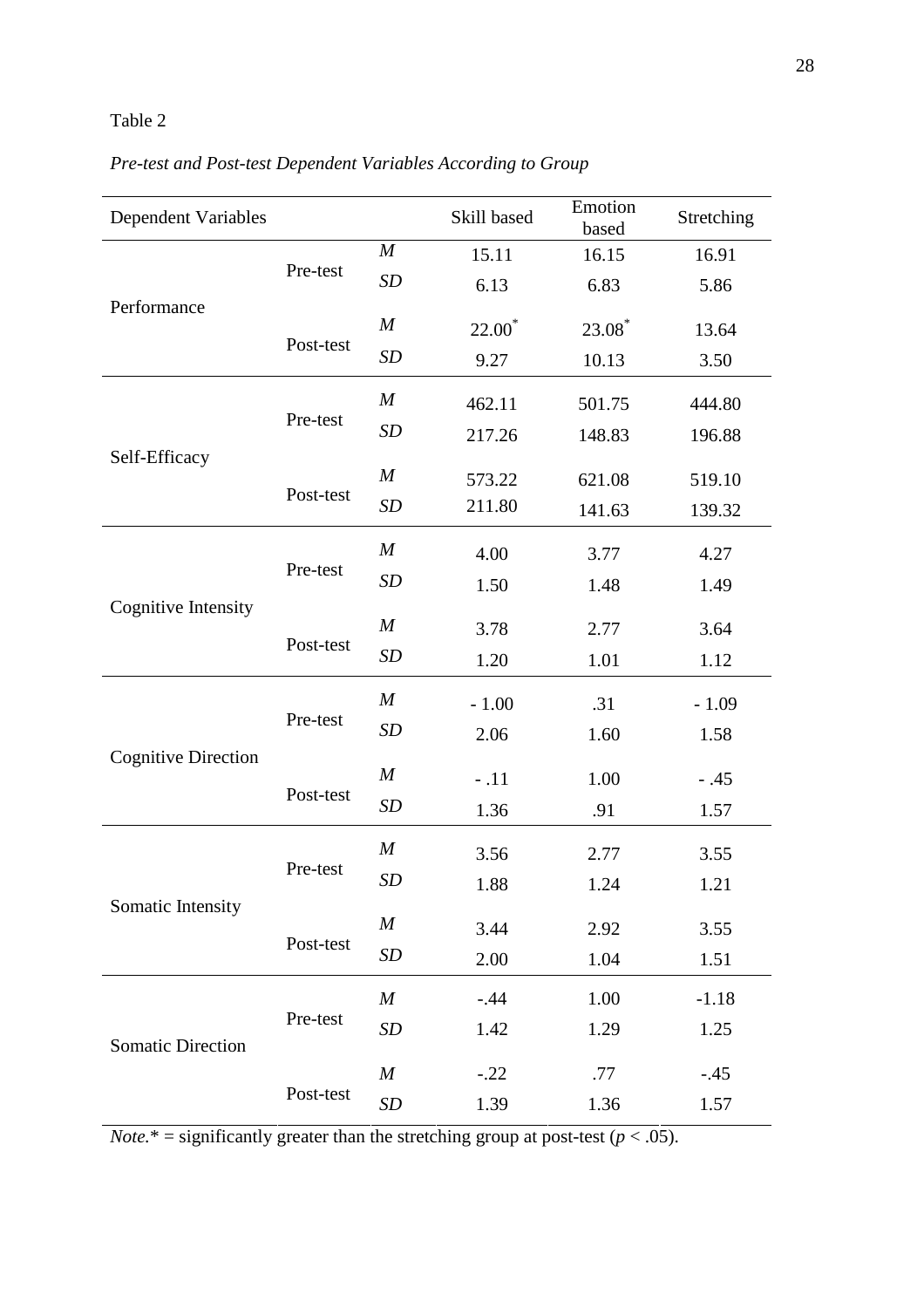*Figure 1:* A schematic of the scoring system.